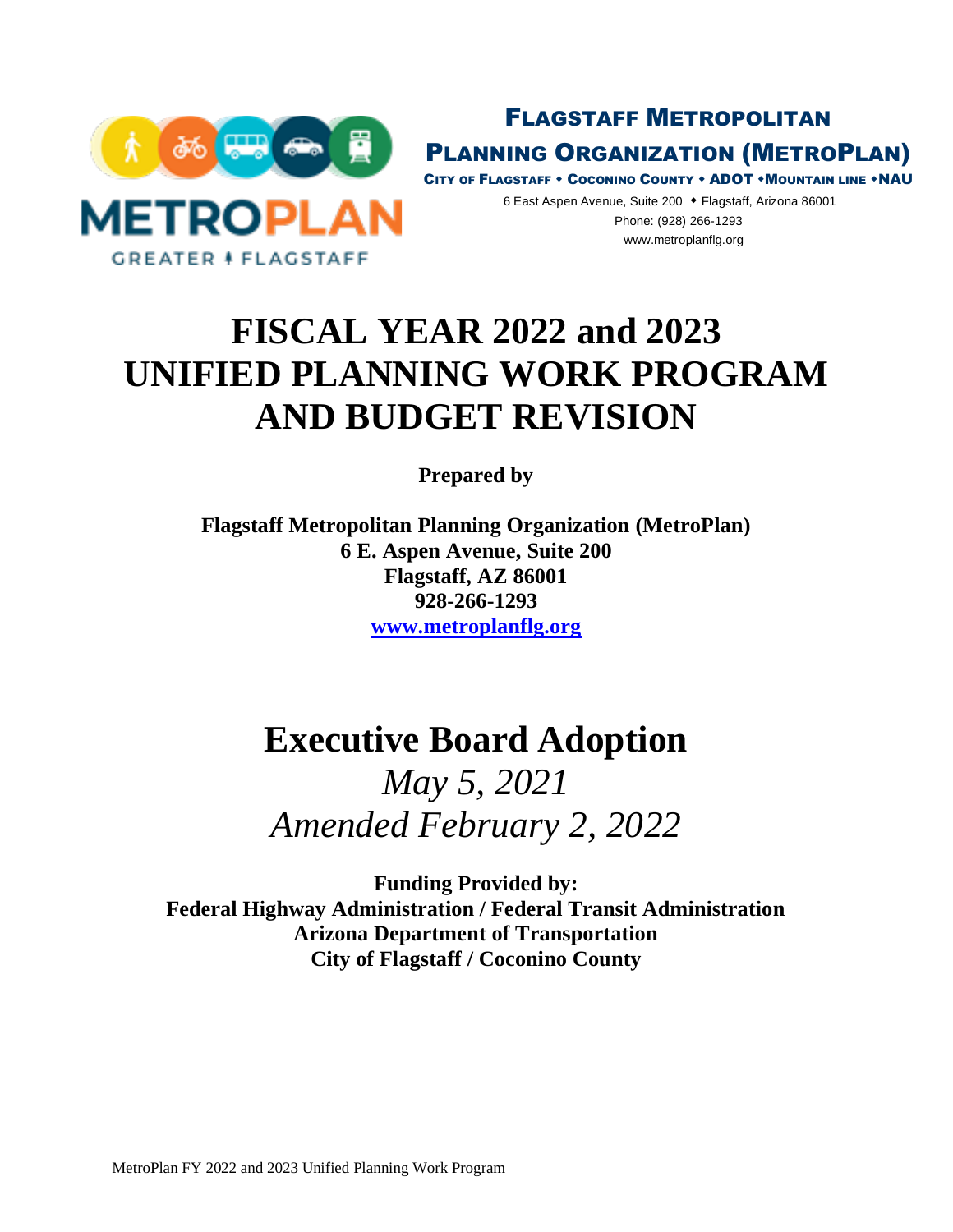CFDA – FHWA: 20.205 CFDA - FTA: 5310/5311/5316/5317 – 20.513 5303 – 20.505

\* Catalog of Federal Domestic Assistance (CFDA) Number – This is a data base of all federal programs available through State and Local government. If necessary, ADOT can provide this number;

## **Amendment History**

- #1 Administrative Amendment: June 14, 2021
- #2 Amendment: February 2, 2022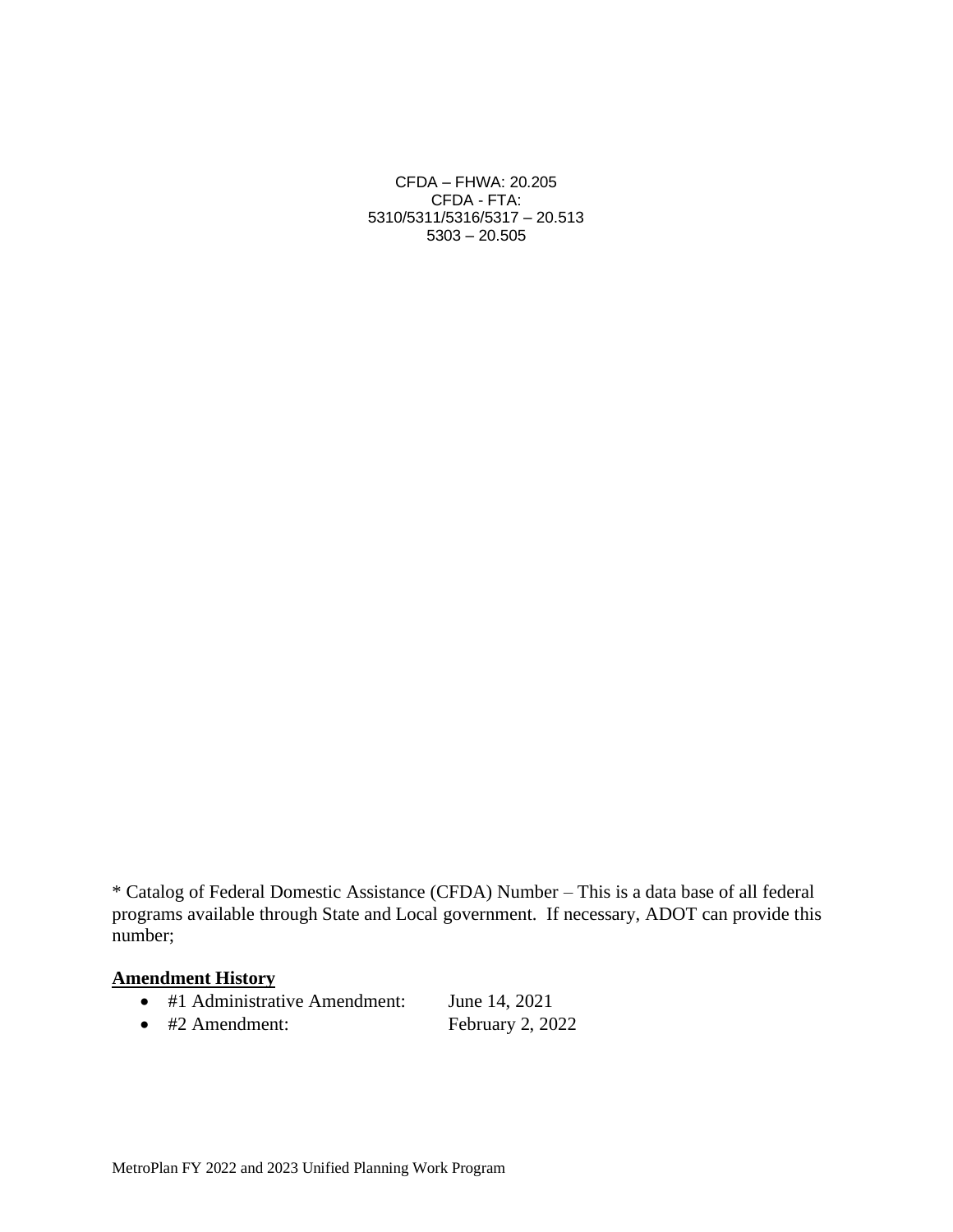# **FLAGSTAFF METROPOLITAN PLANNING ORGANIZATION (MetroPlan)**

#### **2021-2022 EXECUTIVE BOARD**

**Jim McCarthy Chair Council Member City of Flagstaff**

**Austin Aslan Council Member City of Flagstaff**

**Jeronimo Vasquez Vice-Chair Supervisor District 2 Coconino County**

**Patrice Horstman Supervisor District 1 Coconino County**

**Jesse Thompson Arizona ADOT, STB**

**Regina Salas Council Member City of Flagstaff**

**Tony Williams Mountain Line Board of Directors**

#### **2021-2022 MANAGEMENT COMMITTEE**

**Audra Merrick ADOT MPD District Engineer**

**Greg Clifton City of Flagstaff Manager**

**Steve Peru Coconino County Manager**

> **Heather Dalmolin CEO and GM Mountain Line**

**Josh Maher Northern Arizona University Vice President – Community Relations**

#### **2021-2022 TECHNICAL ADVISORY COMMITTEE**

**Jason James Chair ADOT Planning Program Manager**

> **Christopher Tressler Coconino County County Engineer**

**Anne Dunno Mountain Line Capital Program Manager**

**Andrew Iacona Vice-Chair Northern Arizona University Project Manager**

> **Jeff Bauman City of Flagstaff Traffic Engineer**

**Rick Barrett City of Flagstaff Engineer**

**Daniel Folke City of Flagstaff Community Development Director**

**Brenden Foley AZ ADOT- Flagstaff District Ass't District Engineer**

**Jay Christelman Coconino County Community Development Director**

#### **METROPLAN STAFF**

**Jeff Meilbeck Executive Director** **David Wessel Planning Manager** **Rosie Wear Business Manager** **Mandia Gonzales Transportation Planner**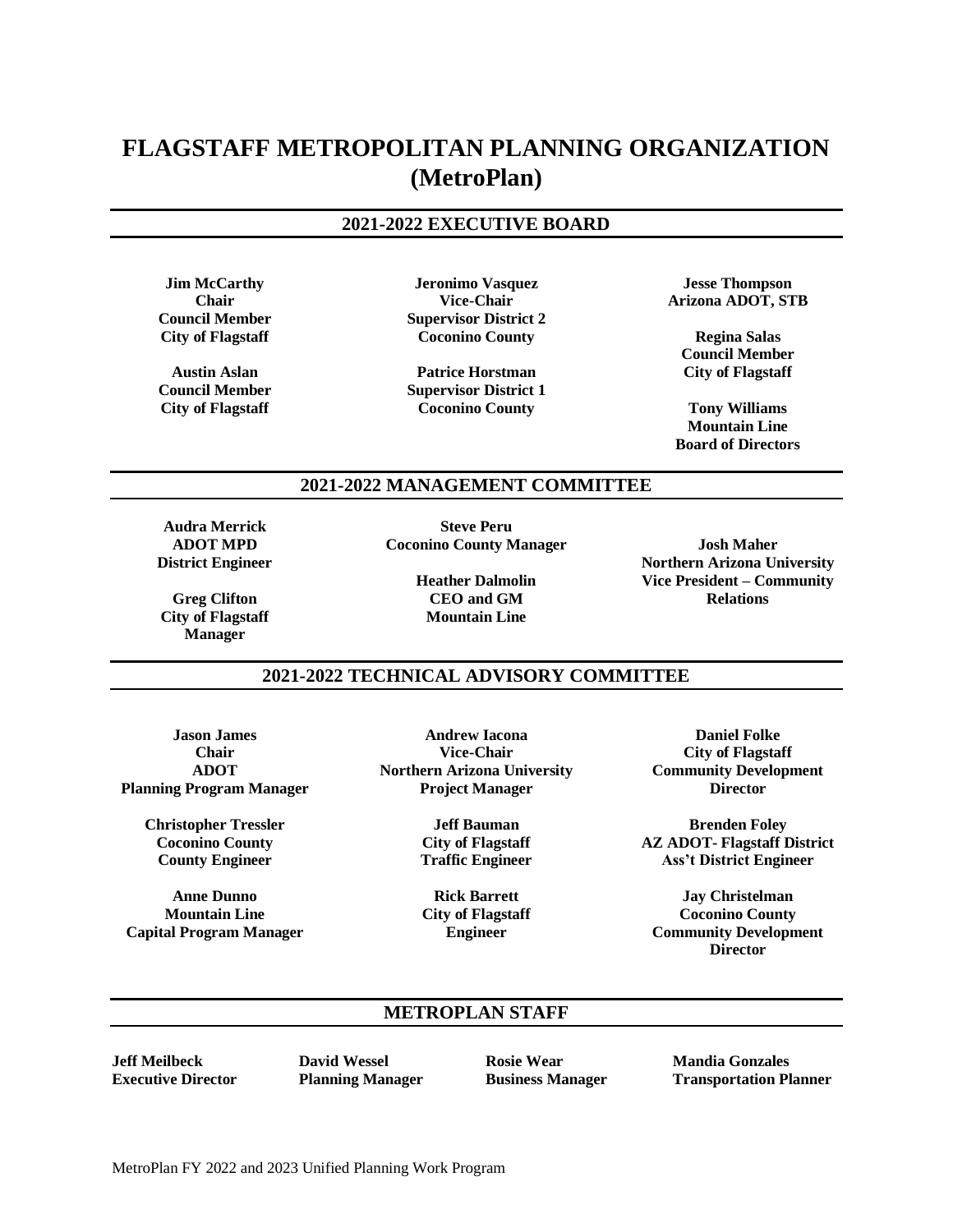#### **FEDERAL CERTIFICATIONS METROPOLITAN TRANSPORTATION PLANNING PROCESS SELF-CERTIFICATION**

This document was prepared in cooperation with the U.S. Department of Transportation, the Federal Highway Administration, and the Arizona Department of Transportation.

The Flagstaff Metropolitan Planning Organization (MetroPlan) and the Arizona Department of Transportation hereby certify that the transportation planning process addresses the major issues in the metropolitan planning area and is being conducted in accordance with all applicable requirements of:

- 1. 23 USC 134 and 135 , 49 USC 5303 and 5304 and 23 CFR Part 450;
- 2. 23 CFR Part 230, regarding the implementation of an equal opportunity program on Federal and Federal-aid highway construction contracts;
- 3. Sections 174 and 176(c) and (d) of the Clean Air Act, as amended (42 USC 7504, 7506(c) and (d)) and 40 CFR Part 93;
- 4. Title VI of the Civil Rights Act of 1964, as amended (42 USC 2000d-1) and 49 CFR Part 21.
- 5. 49 USC 5332, prohibiting discrimination on the basis of race, color, creed, national origin, sex, or age in employment or business opportunity;
- 6. Section 1101(b) of the FAST Act (Publ. L. 114-94) and 49 CFR Part 26 regarding the involvement of disadvantaged business enterprises in U.S. DOT-funded projects;
- 7. The provisions of the Americans with Disabilities Act of 1990 (42 USC 12101 et esq.) and 49 CFR Parts 27, 37, and 38;
- 8. The Older Americans Act, as amended (42 USC 6101), prohibiting discrimination on the basis of age in programs or activities receiving financial assistance;
- 9. Section 324 of title 23 USC regarding the prohibition of discrimination based on gender;
- 10. Section 504 of the Rehabilitation Act of 1973 (20 USC 794) and 49 CFR Part 27 regarding discrimination against individuals with disabilities;
- 11. Anti-lobbying restrictions found in 49 USC Part 20. No appropriated funds may be expended by a recipient to influence or attempt to influence an officer or employee of any agency, or a member of Congress, in connection with the awarding of any federal contract.

\_\_\_\_\_\_\_\_\_\_\_\_\_\_\_\_\_\_\_\_\_\_\_\_\_\_\_\_\_\_\_\_\_\_\_ \_\_\_\_\_\_\_\_\_\_\_\_\_\_\_\_\_\_\_\_\_\_\_\_\_\_\_\_\_\_\_\_\_\_\_\_\_ Jim McCarthy, Chair Date Greg Byres, Director Date Flagstaff Metropolitan Multimodal Planning Division Planning Organization **Arizona Department of Transportation**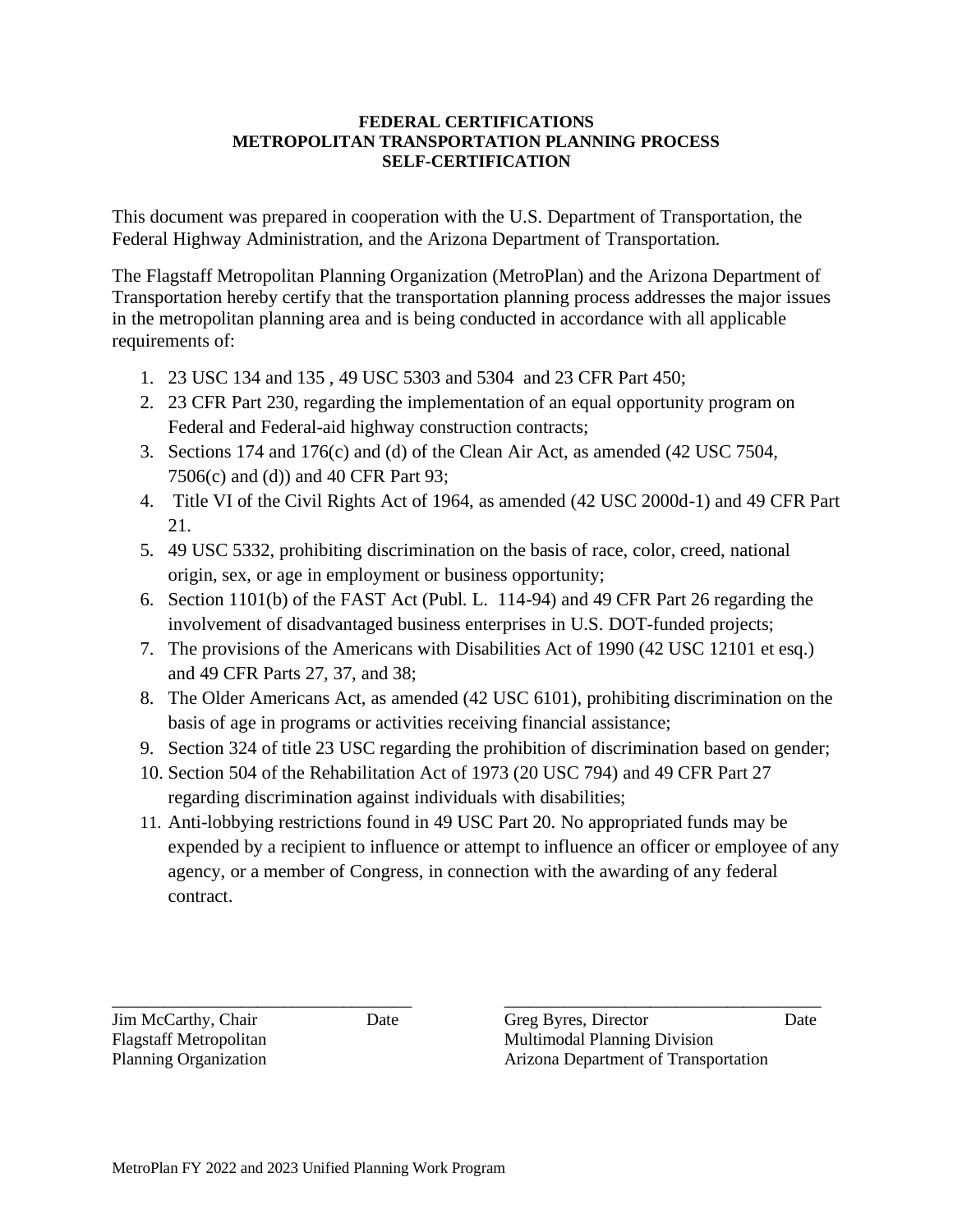# **TABLE OF CONTENTS**

|                                                      | 1              |
|------------------------------------------------------|----------------|
|                                                      | 1              |
|                                                      | $\overline{2}$ |
|                                                      | 5              |
|                                                      | 5              |
|                                                      | 6              |
|                                                      | 7              |
| Agreements, Forms, Certifications, and Assurances    | 8              |
| III. Funding Description and Budget Summary          | 9              |
|                                                      | 9              |
|                                                      | 9              |
|                                                      | 9              |
| Highway Safety Improvement Program (HSIP)            | 9              |
|                                                      | 9              |
|                                                      | 10             |
|                                                      | 10             |
|                                                      | 10             |
|                                                      | 10             |
|                                                      | 13             |
|                                                      | 13             |
|                                                      | 16             |
| Element 300 Transportation Improvement Program (TIP) | 18             |
| Element 400 Regional Transportation Plan (RTP)       | 20             |
|                                                      | 22             |
|                                                      | 25             |
|                                                      | 26             |
| List of Appendices                                   |                |
|                                                      | 27             |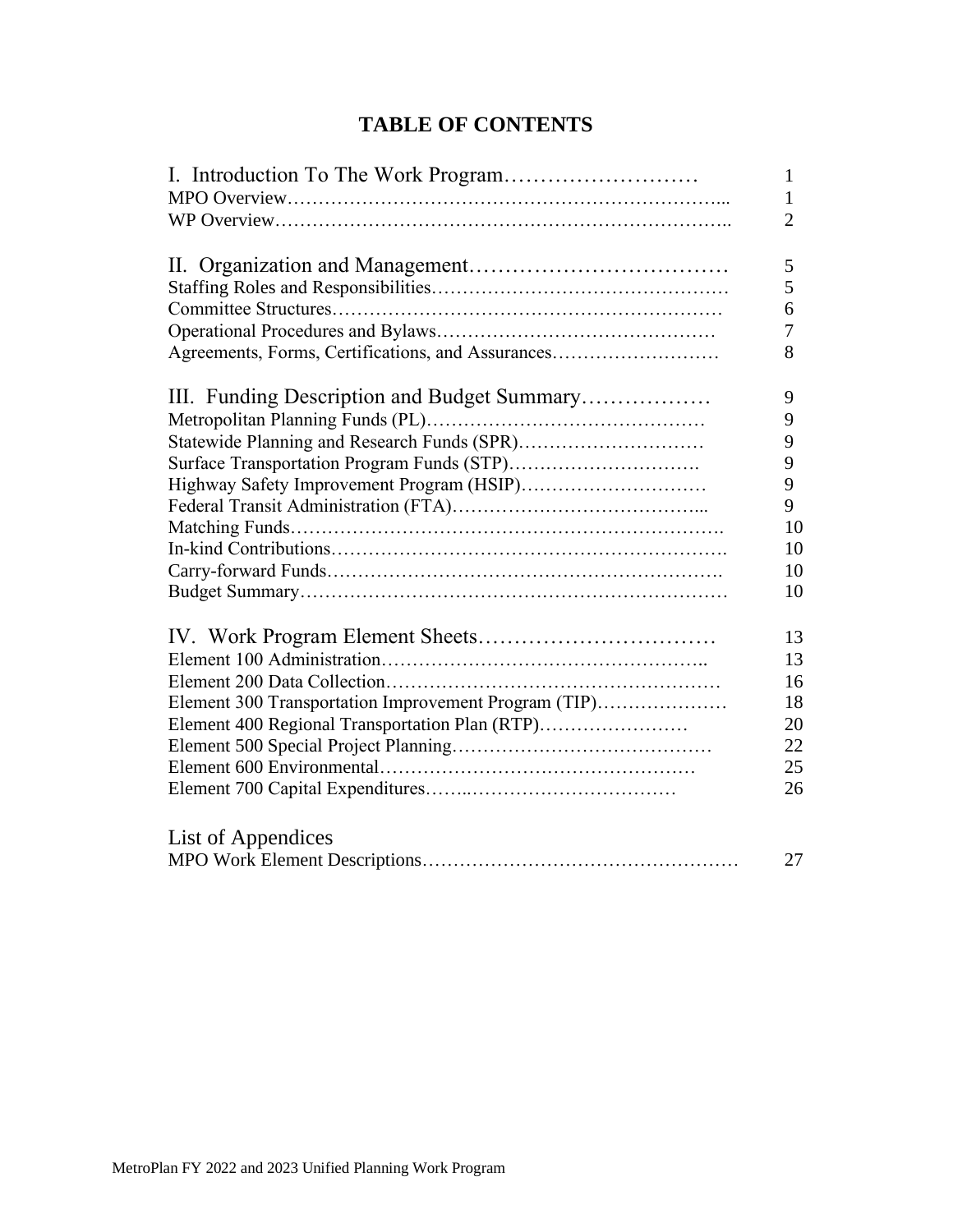# **Chapter I INTRODUCTION TO THE UNIFIED PLANNING WORK PROGRAM AND BUDGET (UPWP)**

## **Executive Summary**

The MetroPlan FY 2022 program is \$1,803,690 including \$1,610,158 in federal funds and \$193,532 in local funds. The MetroPlan FY 2023 program is \$1,038,371 including \$842,647 in federal funds and \$195,724 in local and match funds. The majority of local funds are from exchanges of federal funds for local funds. The major activities for FY 2022 and 2023 are:

- Adopt 2 Year UPWP for FY 22 and 23
- Maintain the MetroPlan website
- Review the effectiveness of the procedures and strategies contained in the Public Participation Plan.
- Review the UPWP processes and documents and update as needed to improve communications and documentation
- Review the TIP processes and documents and update as needed to improve communications and documentation.
- Lone Tree Corridor Study and DCR
- Regional Model Update
- Grant-writing
	- o Lone Tree Corridor Special State Appropriation
	- o Fourth Street Corridor Build Grant
	- o 5307 and 5339 Transit Access by Bicycle and Pedestrian Funding
	- o Advanced Transportation and Congestion Management Technologies Deployment (ATCMTD)
	- o American Rescue Plan (ARP) Funding
	- o Surface Transportation Reauthorization
- Coordination efforts: Staff time
	- o ADOT: Milton Road and US 180 Corridor Master Plans, State Rail Plan
	- o City of Flagstaff: Lone Tree Corridor
	- o Mountain Line: Bus Rapid Transit plan and Bicycle and Pedestrian Funding
	- o Complete the next 5 Year Regional Transportation Plan (RTP) process for adoption in 2023
	- o Support Coordinated Public Transit- Human Services Transportation Plan
	- o Support Mountain Line's Five Year Plan Project
	- o Support Mountain Line's transit planning and 5305 grant funded projects.

## **A brief definition of the UPWP**

The purpose of the Unified Planning Work Program (UPWP) is to outline multimodal transportation planning activities within a financially constrained budget to be conducted in the MetroPlan planning area for a one- or two-year period. Federal definition of a Unified Planning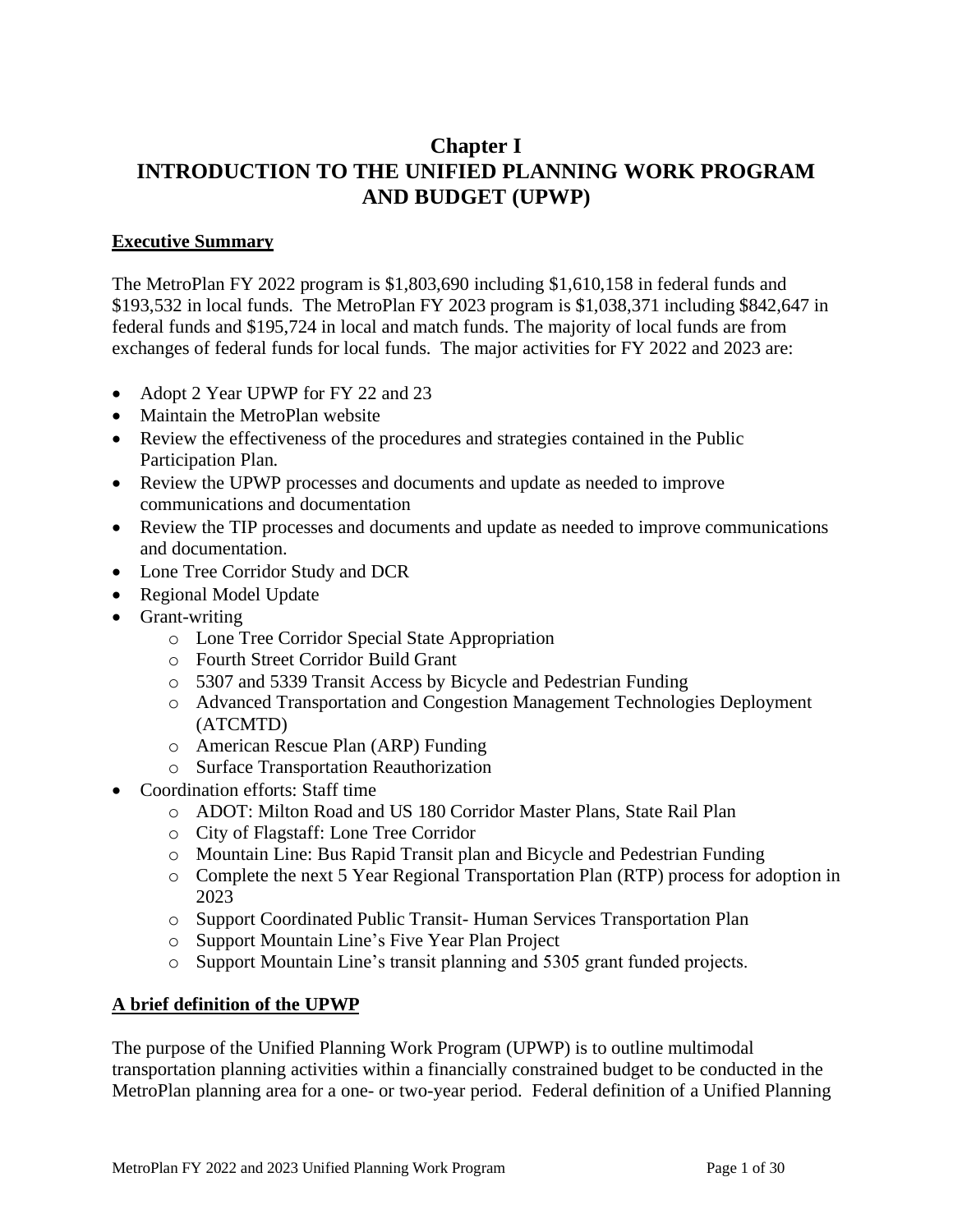Work Program (UPWP) is *"a statement of work identifying the planning priorities and activities to be carried out within a metropolitan planning area. At a minimum, a UPWP includes a description of the planning work and resulting products, who will perform the work, time frames for completing the work, the cost of the work, and the source(s) of funds*" (23CFR450.104).

## **A description of the metropolitan area**

The area covered by MetroPlan approximates 525 square miles from Bellemont on the west, Kachina Village and Mountainaire on the south, Winona on the east, and the San Francisco Peaks on the north (see Figure 1). Jurisdictions include the City of Flagstaff, Coconino County, the Arizona Department of Transportation, and the Northern Arizona Intergovernmental Public Transportation Authority (Mountain Line). Cooperation with Northern Arizona University is embedded in the governance structure of MetroPlan.



Figure 1. MetroPlan Planning Boundary

## **A current overview of the status of comprehensive transportation planning activities**

Comprehensive transportation planning is embodied primarily in the regional transportation plan, a mandated federal document. The *MetroPlan Blue Print 2040 Regional Transportation Plan* was adopted in May 2017. The City of Flagstaff and Coconino County update to the regional comprehensive plan, *Flagstaff Regional Plan 2030,* was adopted by the City and County governing bodies in State Fiscal Year 2014 and was approved by voters in May 2014. MetroPlan played a coordinating and cooperative role.

## **The role of MetroPlan for planning priorities in the metropolitan area**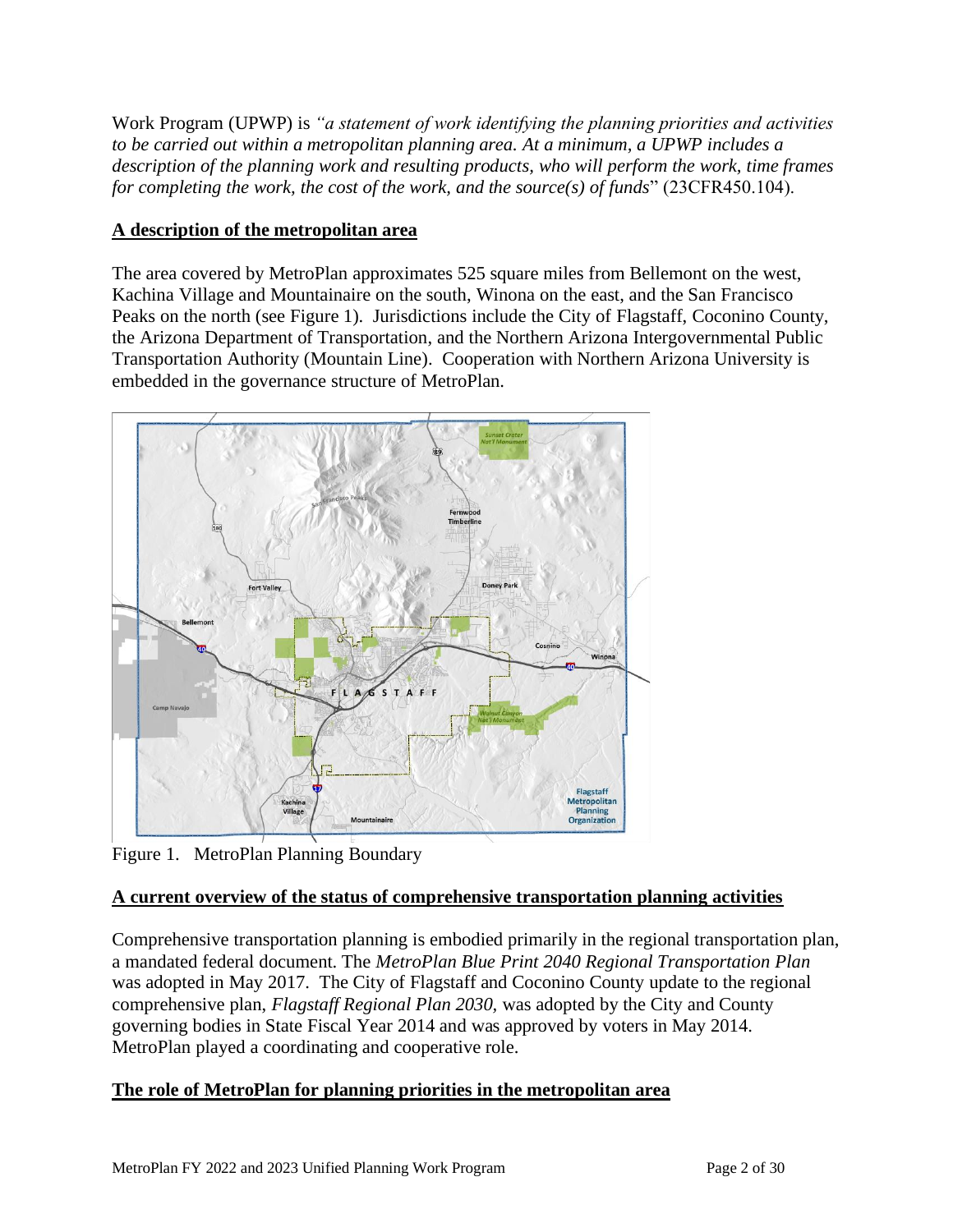The role and responsibilities of MetroPlan are outlined in 23 CFR 450.

- Support the economic vitality of the metropolitan area, especially be enabling global competitiveness, productivity and efficiency
- Increase the safety of the transportation system for motorized and non-motorized users
- Increase the security of the transportation system for motorized and non-motorized users
- Increase the accessibility and mobility options available to people and for freight
- Protect and enhance the environment, promote energy conservation, improve the quality of life and promote consistency between transportation improvements and state and local planned development patterns
- Enhance the integration and connectivity of the transportation system, across and between modes, for people and freight
- Promote efficient system management and operation
- Emphasize the preservation of the existing transportation system
- Improve the resiliency and reliability of the transportation system and reduce or mitigate stormwater impacts of surface transportation
- Enhance travel and tourism

## **Additional Roles and Responsibilities**

- FAST Act Implementation: Transition to Performance-based Planning and Programming *Blueprint 2040* is a regional transportation plan supported by more than a dozen performance measures. These are employed at the scenario level, the system monitoring level and the add project prioritization and selection level. MetroPlan has adopted ADOT targets for performance, safety and road and bridge condition. Similarly, MetroPlan has adopted Mountain Line's Transit Asset Management goals and will adopt its recently completed Mountain Line Safety Plan.
- Regional Models of Cooperation: MetroPlan will again work cooperatively with the Northern Arizona Council of Government and the Central Yavapai MPO to update the regional strategic transportation safety plan. MetroPlan, the City of Flagstaff and Mountain Line jointly purchased regional transportation data and is working with all the northern COGs and MPOs exploring a similar collaborative purchase. MetroPlan is collaborating with Northern Arizona University in the Pacific Region Southwest University Transportation Center.

## **Air Quality and Attainment**

MetroPlan is currently in attainment for all regulated pollutants. The Environmental Protection Agency (EPA) released new ozone emissions standards lowering the acceptable level from 75 parts per billion (ppb) to 70 ppb. The MetroPlan region is on the fringe of non-attainment and is not being recommended to the EPA by ADOT for non-attainment status this year. An Air Quality Maintenance plan was developed by ADOT for Coconino County, in part due to haze at the Grand Canyon. The Environmental Protection Agency recently released requirements for power plants in the area to reduce their emissions, but these have been rolled back by the Trump administration. MetroPlan will work closely with the City and County, both of whom are committed to sustainability, to incorporate recommended activities to protect air quality into the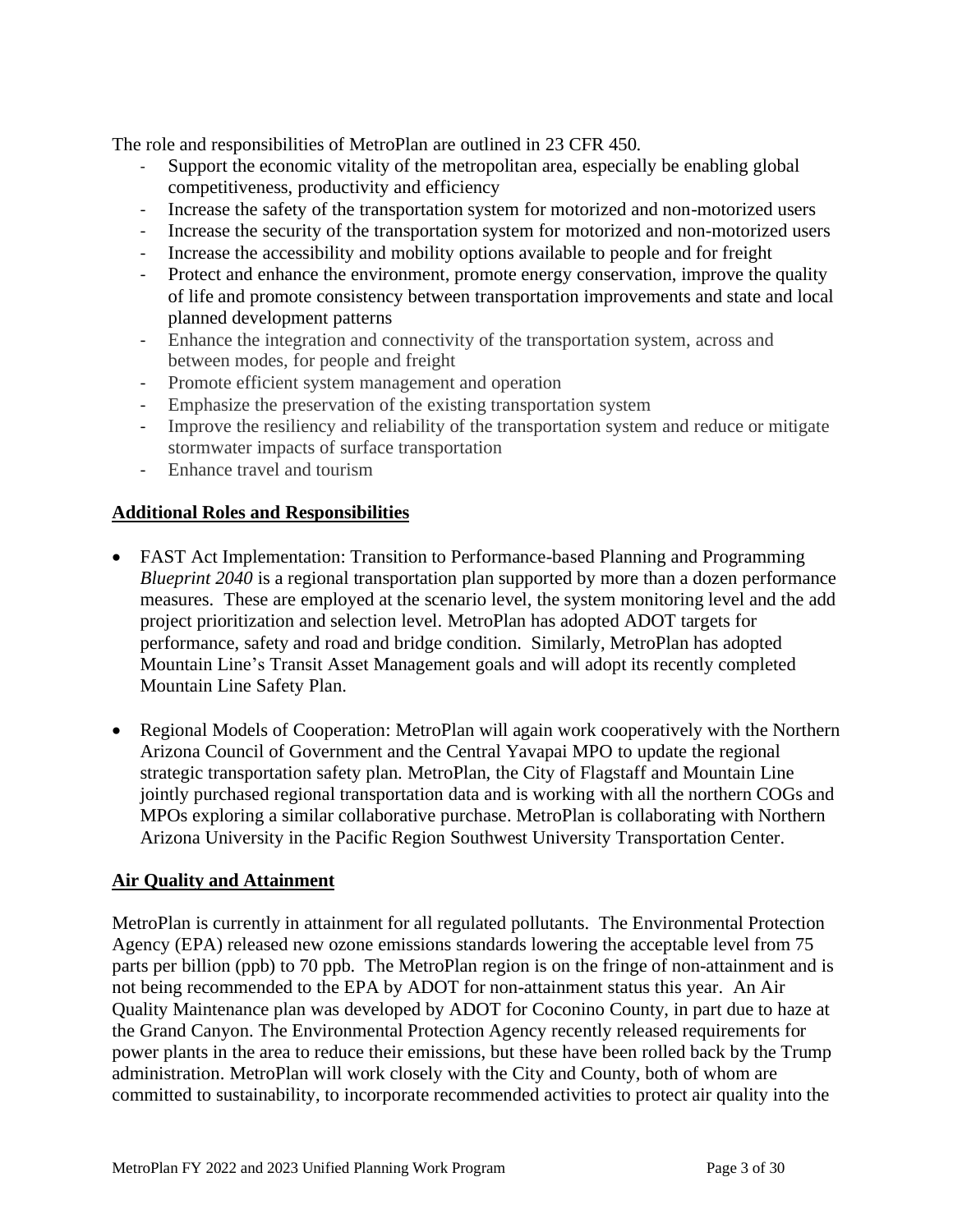*Flagstaff Regional Plan 2030* and any related amendments to the MetroPlan RTP. MetroPlan will track developments with ozone regulations and will comply, if and when, they apply to the region.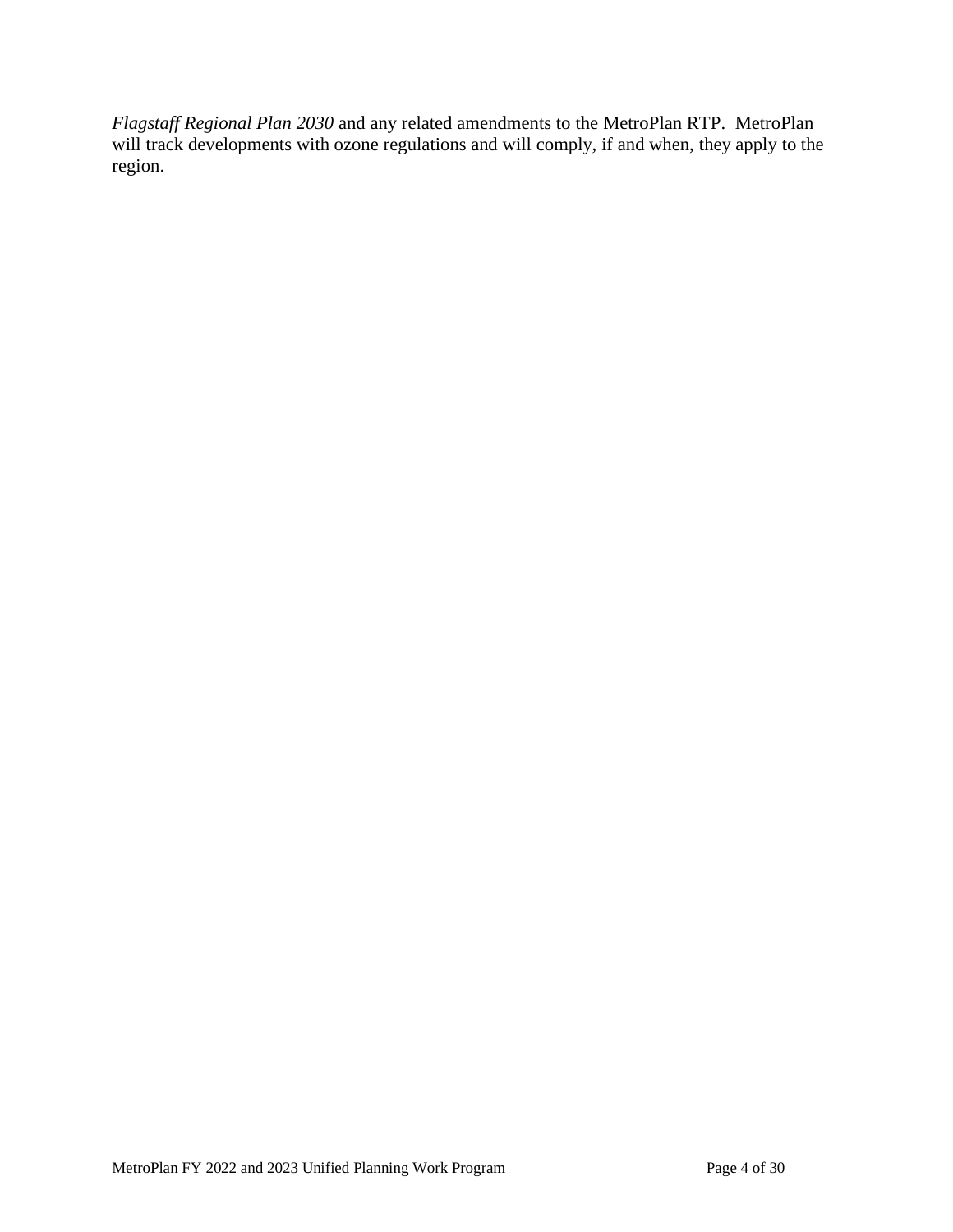# **Chapter II ORGANIZATION AND MANAGEMENT**

The Organization and Management section provides a narrative that discusses staffing roles and responsibilities of the MPO, employees of member agencies that assist the MPO, and the MPO's fiscal agent and legal counsel. It also identifies the cognizant agency (for audit purposes this means the Federal awarding agency that provides the predominant amount of direct funding to a recipient);

## **MetroPlan Staffing**

- Executive Director: Oversees day-to-day operations, supervises staff, prepares policy and program materials for consideration by the Technical Advisory Committee, Management Committee and the Executive Board. Coordinates strategic direction with Executive Board.
- Planning Manager: Oversees technical and planning operations, supervises staff, prepares technical reports and capital program materials for consideration by the Technical Advisory Committee, Management Committee and the Executive Board.
- Business Manager: Communications, financial reporting and tabulation, documentation and coordination, administrative and financial policy, Title VI, DBE and Open Meeting Law compliance, public outreach, website management, meeting logistics.
- Transportation Planner: An entry level, technical position supporting the Planning Manager. See notes under Task 500 on page 23.
- Other City of Flagstaff, Coconino County, ADOT, Mountain Line and NAU staff as necessary: Beyond roles on the Technical Advisory and Management committees, ADOT, City, County and Mountain Line staff frequently join with MetroPlan staff to review large development projects, work out details for multimodal aspects of projects, coordinate on public outreach, and provide technical review of respective agency products. Staff most frequently involved from each agency include:
	- o City of Flagstaff: Traffic Engineer, Capital Improvements Engineer, Comprehensive Planning Manager, Multi-Modal Planner and City Engineer
	- o Coconino County: Public Works Director, County Engineer, Transportation Planner, Community Development staff
	- o ADOT
		- Northcentral District: District Engineer, Traffic Engineer, Development Engineer
		- Multimodal Planning Division: Division Director, Program Planning Manager
	- o Mountain Line: Deputy General Manager, Capital Project Manager
	- o NAU: Parking and Shuttle Director, Facilities Planner

Employees of member agencies will participate on MetroPlan working technical committees, subcommittees or task forces for data assemblage, summary, evaluation, and formulation of recommendations to be presented to the TAC, Management Committee and the EB.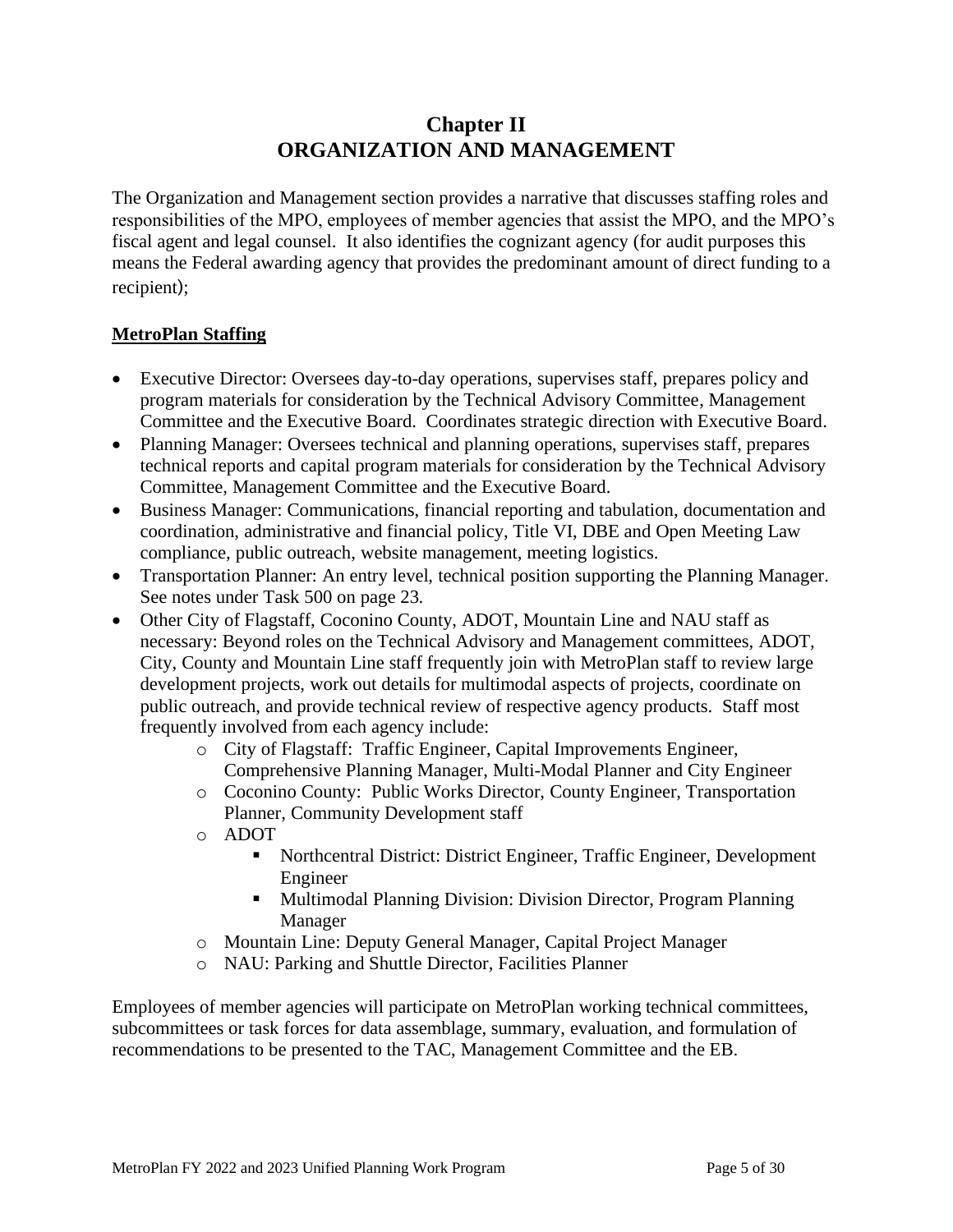MetroPlan is established as a non-profit and is responsible for its own financial management including providing payroll, invoice payments, procurement and bookkeeping records for reconciling MetroPlan revenue and expense reports. MetroPlan maintains its own records on a daily basis to permit up-to-date billing and to document eligible reimbursements of state and federal funds. MetroPlan has contracted with Mountain Line for payroll and personnel services.

MetroPlan provides its own legal counsel and has a legal firm on contract to represent us.

FHWA, through ADOT, is the cognizant agency providing the predominant amount of funds. Mountain Line, the local public transit provider, is a designated recipient for FTA 5307 funds. MetroPlan does not have an Indirect Cost Allocation Plan (ICAP).

## **Identification of committee structure, including an Organization Chart:**

- **The MetroPlan Executive Board** consists of seven elected or appointed officials, three from the Flagstaff City Council, two from the Coconino County Board of Supervisors, one member from the ADOT State Transportation Board (who is appointed to the State Transportation Board by the Governor of the State of Arizona) and one member of the Mountain Line Board of Directors. It is the function of the Executive Board to act as a policy body coordinating and directing transportation planning, implementation thereof (as authorized by the Executive Board), and related activities within the overall regional comprehensive planning process.
- **The MetroPlan Management Committee** consists of Managers or their designees from the City of Flagstaff, Coconino County, Mountain Line, NAU and the ADOT Director of the Multimodal Planning Division. This group meets on an as-needed basis.

The Management Committee has authority and responsibility to review the MetroPlan Board packet and provide input to the MetroPlan Board and MetroPlan Staff.

• **The MetroPlan Technical Advisory Committee** (TAC) is composed of technical and/or managerial staff representatives from each of the participating agencies. In addition, there may be one or more ex-officio non-voting representatives from the FHWA and FTA. Additional organizations may be added in the future by Executive Board directive for voting or ex-officio non-voting status. Each ex-officio non-voting member must be approved by her/his respective agency.

The TAC has authority and primary responsibility to conduct technical reviews and analyses regarding work activities of the UPWP, and related issues as specified by the MetroPlan's Executive Board, and to so advise the Executive Board on appropriate actions to be taken. The TAC works closely with the MetroPlan staff, providing guidance and direction for development of the annual UPWP/Budget and work activities defined therein.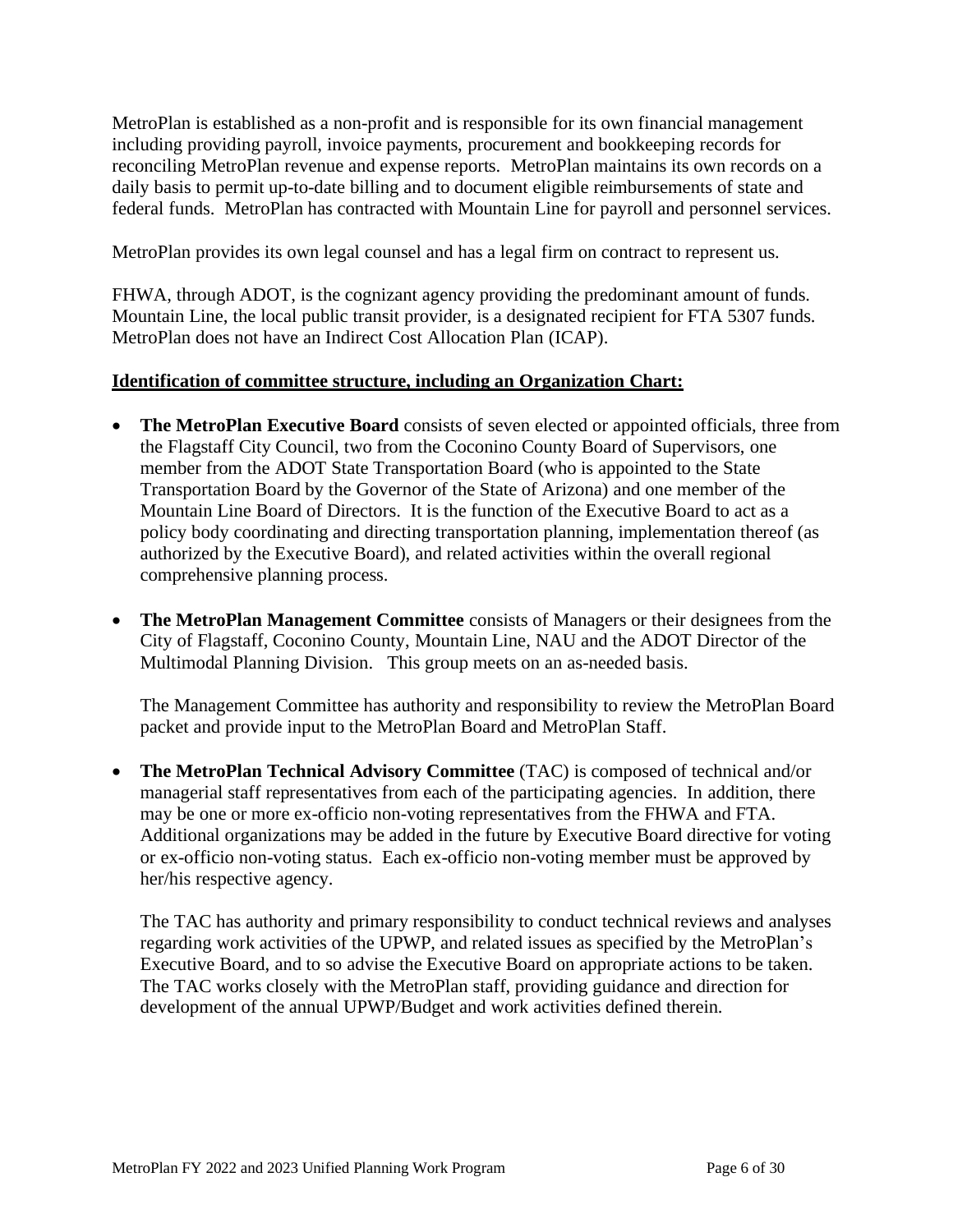## **MetroPlan Organizational Chart**

#### **FLAGSTAFF METROPOLITAN PLANNING ORGANIZATION (MetroPlan)**



## **Operating procedures**

The MetroPlan Operating Procedures identify the roles and responsibilities of the Executive Board, Management Committee and Technical Advisory Committee. They further define officers, voting members, and quorum requirements.

#### **Other Agreements**

MetroPlan is formed under the authority of the Governor of the State of Arizona and structured as an independent legal entity through an intergovernmental agreement between the City and County. MetroPlan has entered into the following agreements in order to satisfy federal requirements and clearly define operational relationships:

a) JPA GRT-( 21-0008177-T) with the Arizona Department of Transportation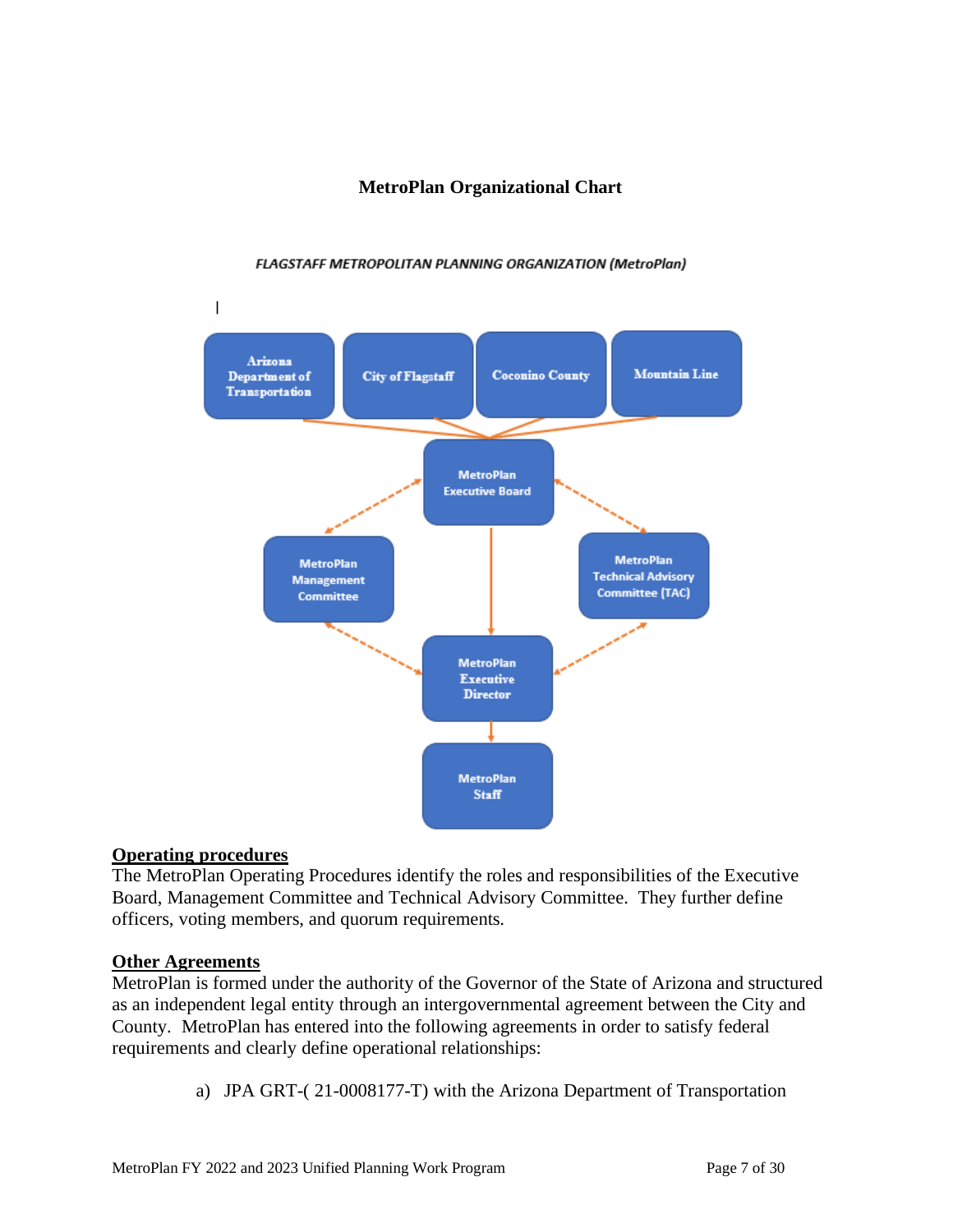b) Intergovernmental Agreement with Northern Arizona Intergovernmental Public Transportation Authority (Mountain Line) for planning, such as the Coordinated Public Transit- Human Services Transportation Plan, and payroll and personnel services, April 2020.

## **Forms, certifications, and assurances**

MetroPlan will comply with all federal, state and local laws. MetroPlan has an adopted Title VI and Environmental Justice Plan (that includes the Limited English Proficiency Plan), Public Participation Plan, Coordinated Public Transit- Human Services Transportation Plan, and adopted ADOT's Disadvantaged Business Enterprise Policy. MetroPlan uses these documents to meet certifications and assurances required by federal law.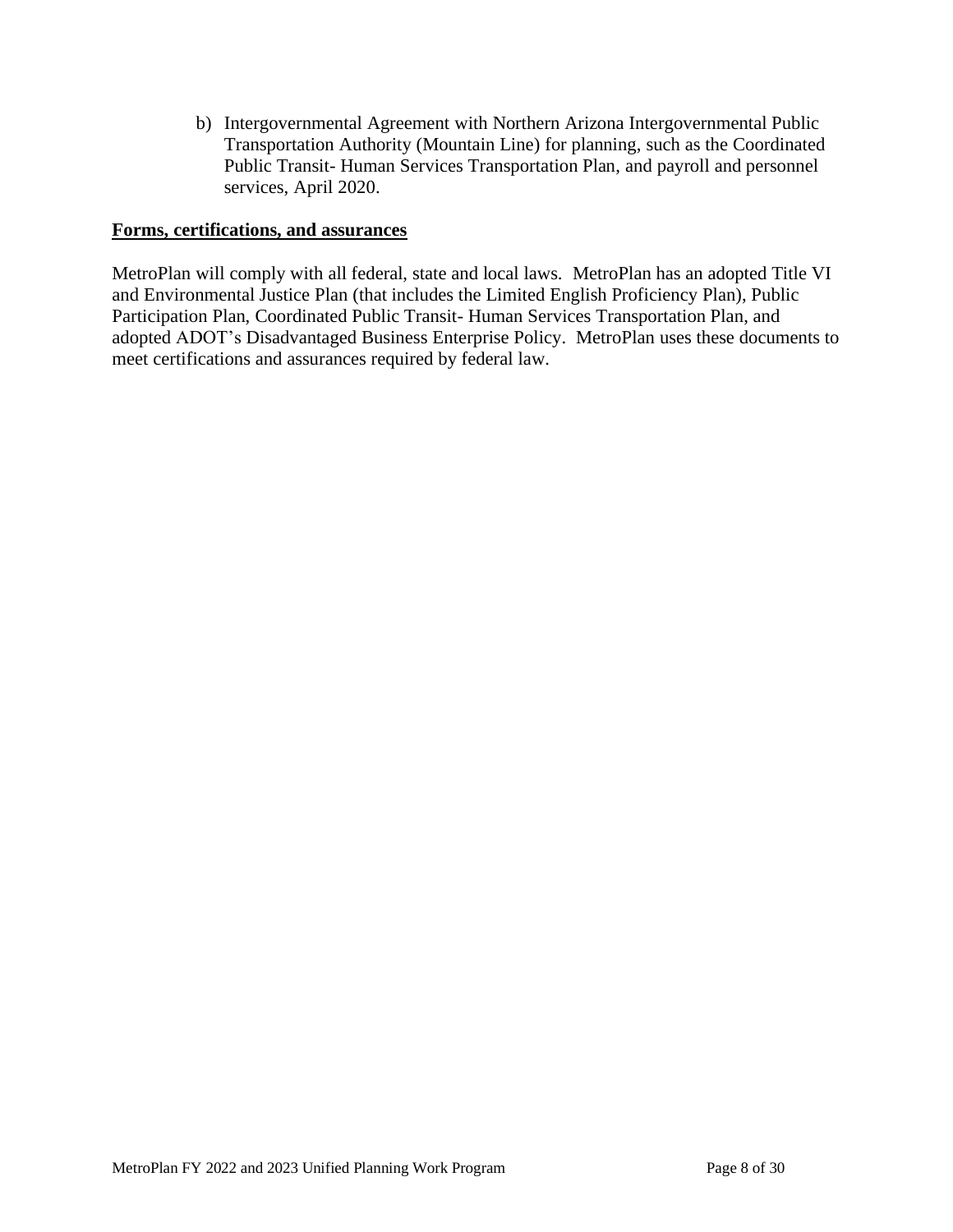# **Chapter III FUNDING DESCRIPTION & BUDGET SUMMARY**

The Arizona Department of Transportation (ADOT) is the designated recipient of the Federal-aid Highway funds used for planning and research purposes. As the designated recipient of the planning funds ADOT has the responsibility and the authority under **49 CFR Part 18** (Uniform Administrative Requirements for Grants and Cooperative Agreements to State and Local Governments) to oversee all activities funded under the Federal-aid Program by the subrecipients of these funds. ADOT's oversight responsibilities include but are not limited to overall work plan reviews, invoice billing review and approval, TIP certification, air quality reviews, and quality assurance and quality control of traffic data. WPs are funded primarily with PL funds; however, a MPO may use other eligible funds for their WP. This section describes the types of funding sources used for planning.

- (1) **Metropolitan Planning (PL) Funds**: Federal planning funds can be used for up to 94.3% of a project, with a required 5.7% match typically provided by local governments. The distribution of the PL Funds is accomplished through a formula developed by ADOT in consultation with the MPOs and must be approved by the FHWA.
- (2) **Statewide Planning and Research (SPR) Funds**: SPR funds are federal dollars from the State Planning and Research Program administered by the Arizona Department of Transportation. Some SPR funds may be allocated to the MPO to help plan for the nonurbanized portion of the MPO. A 20% match is required and must be provided by the local jurisdiction, depending on the project.
- (3) **Surface Transportation Block Grant (STBG) Funds:** STBG is a federal-aid highway flexible funding program that funds a broad range of surface transportation capital needs including roads, transit, airport access, vanpool, and bicycle and pedestrian facilities. Transit related planning, research, and development activities are also eligible uses of STP funds. STP apportionment may be shared by ADOT with other Council of Governments (COG) and all MPO's less than 200,000 population, though this action is discretionary and not required by current Transportation legislation. A 5.7% match is required.
- (4) **Federal Transit Administration Funding**: FTA funds are secured annually through the FTA Metropolitan Planning Program Section 5305. FTA funds are designated for transit planning and research activities. The funds require a 20% local match, which is typically provided by the local governments. In addition, other federal or state funding that is not specifically designed for planning activities can be allocated for planning purposes. In those cases, those funds such as FTA Section 5307 need to be shown in the budget tables.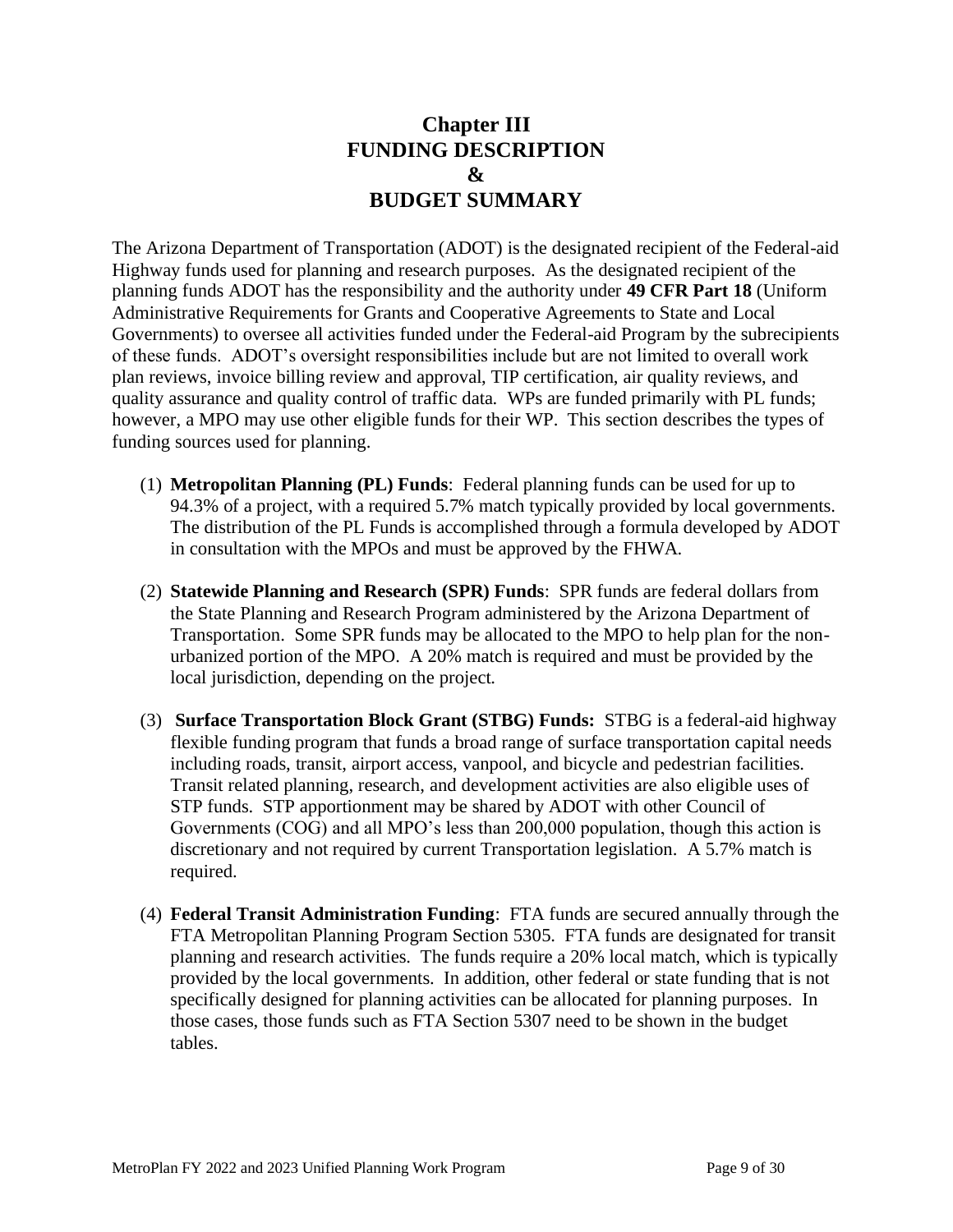- (5) **Matching Funds (Local Cash Contribution)**: In order to secure federal funds, the state and/or local government must place matching funds on a project. To provide local cash, each member agency contributes member dues to MetroPlan.
- (6) **In-kind (Soft Money) Contribution with Description**: The value of third party in-kind contributions may be accepted as the match for federal funds in accordance with the provisions of 49 CFR 18.24(a)(2) and may be applied on either a total planning work program basis or for specific line items. When at all possible, MetroPlan will use in-kind contributions for match. On a monthly basis, staff tracks the time spent by local partner organizations: City of Flagstaff, Coconino County, Mountain Line and Northern Arizona University on MPO projects and meetings. The time reported is specific to the UPWP task and date. The time reported is accumulated over a 24-month period and is used as applicable match for all funding received.
- (7) **Highway Safety Improvement Program (HSIP) Funds:** These funds are available on a competitive basis only. HSIP is a federal funding source dedicated to systematic improvement of safety conditions on state and local roads. HSIP funds may be used for planning purposes provided such activities are identified in the work program and transportation improvement program. The funds require a 5.7% match.
- (8) **Carry-forward**; Carry-forward funds occur when an MPO does not obligate all available eligible funds in the current and/or prior fiscal years or if it has de-obligated funds that have been obligated previously.

# **BUDGET SUMMARY TABLES**

The following budget tables identify agency participation and funding sources. The Flagstaff Metropolitan Planning Organization incurs only direct costs. MetroPlan defines direct costs as those costs which can be specifically and readily identified with a specific cost objective or program.

**Revenue Summary**: The table below provides a summary of all funding sources and revenues, including carry forward, anticipated by the Flagstaff MPO for FY 2022 and FY 2023. Pending update to actual PL and SPR allocations.

| PL= Planning                              | $OA =$ Amount of apportionment that may be spent |
|-------------------------------------------|--------------------------------------------------|
| SPR = State Planning & Research           | 5305(d) = FTA Metropolitan Planning              |
| STBG = Surface Transportation Block Grant | O&M = Operations & Maintenance                   |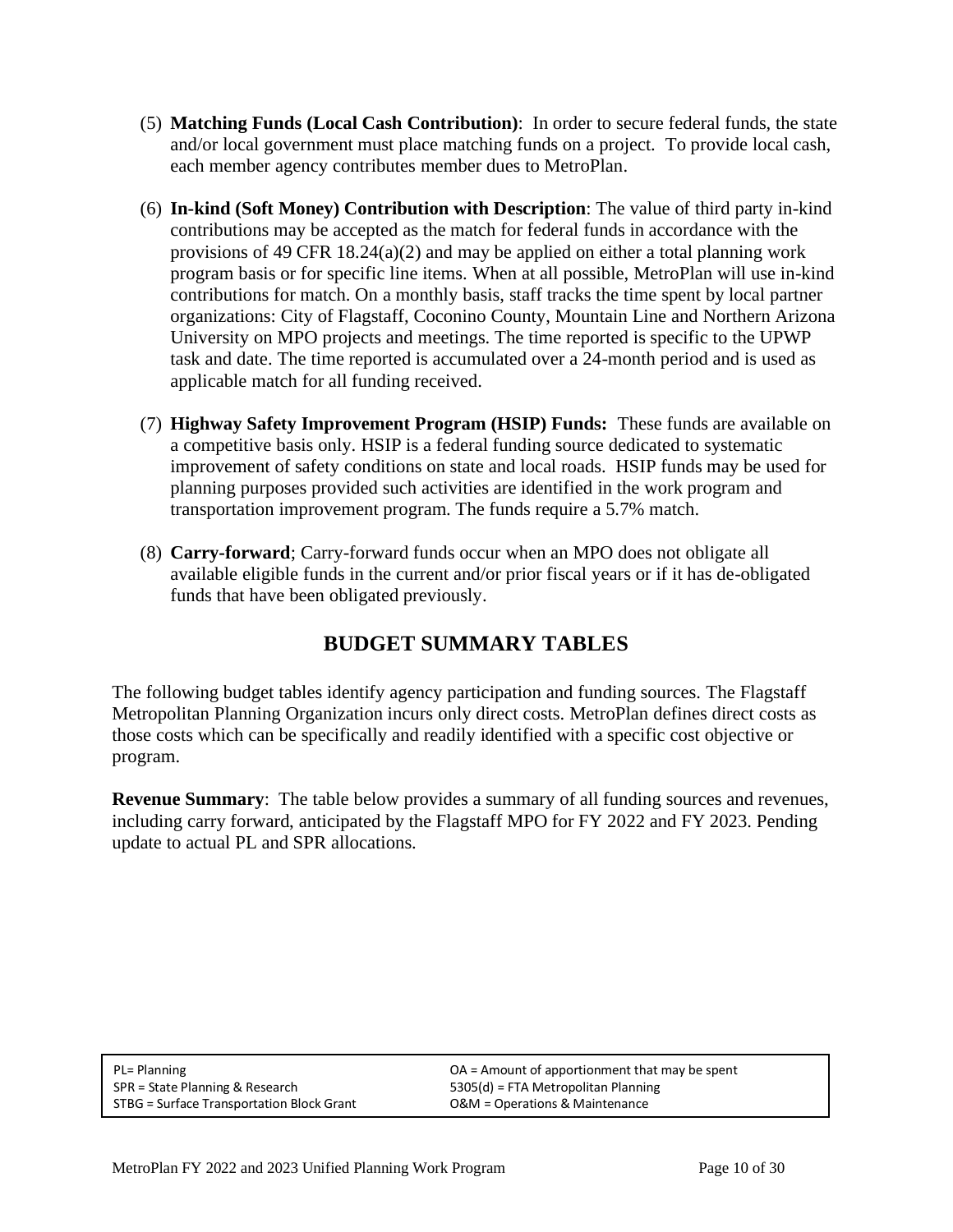| FY2022-2023 UPWP - Federal Revenue - Amendment #1 |                   |                 |             |              |                     |  |  |  |
|---------------------------------------------------|-------------------|-----------------|-------------|--------------|---------------------|--|--|--|
|                                                   |                   |                 | <b>FY22</b> | <b>FY 23</b> |                     |  |  |  |
|                                                   |                   |                 | Obligation  | Obligation   |                     |  |  |  |
|                                                   |                   | <b>FY 21 OA</b> | Authority   | Authority    | <b>Total 2 Year</b> |  |  |  |
| <b>Revenue Source</b>                             | <b>Match Rate</b> | Carry Forward   | (OA)        | (OA)         | Workplan            |  |  |  |
| FHWA-PL (old)                                     | 5.70%             | 90,000          |             |              | 90,000              |  |  |  |
| FHWA-PL (new)                                     | 5.70%             |                 | 126,081     | 126,081      | 252,162             |  |  |  |
| <b>ADOT-SPR</b>                                   | 20.00%            | 188,000         | 125,000     | 125,000      | 438,000             |  |  |  |
| FTA-5305d (old)                                   | 20.00%            | 38,000          |             |              | 38,000              |  |  |  |
| FTA-5305d (new)                                   | 5.70%             |                 | 64,542      | 64,542       | 129,084             |  |  |  |
| <b>FTA-5305e</b>                                  | 20.00%            | 218,400         |             |              | 218,400             |  |  |  |
| <b>FHWA-STBG</b>                                  | 5.70%             | 433,000         | 466,761     | 466,761      | 1,366,522           |  |  |  |
| <b>Subtotal Federal Funds</b>                     |                   | 967,400         | 782,384     | 782,384      | 2,532,169           |  |  |  |
|                                                   |                   |                 |             |              |                     |  |  |  |
| FY2022-2023 UPWP - Local Revenue - Amendment #1   |                   |                 |             |              |                     |  |  |  |

|                               |   | FY 21 Carry |                    | <b>FY 23</b>  | <b>Total 2 Year</b> |
|-------------------------------|---|-------------|--------------------|---------------|---------------------|
| <b>Revenue Source</b>         |   | Forward     | <b>FY22 Budget</b> | <b>Budget</b> | Workplan            |
| NAIPTA - 5305e cash match     |   | 54,600      |                    |               | 54,600              |
| NAIPTA - transit tax exchange |   |             | 82,336             | 159,072       | 241,408             |
| <b>Member Dues</b>            |   |             | 30,000             | 30,000        | 60,000              |
| <b>Estimated In-Kind</b>      | ٠ |             | 22.249             | 22,249        | 44,498              |
| <b>Subtotal Local Funds</b>   |   | 54,600      | 134,585            | 211,321       | 400,506             |
|                               |   |             |                    |               |                     |
| <b>Total funding</b>          |   | 1,022,000   | 916,969            | 993,705       | 2,932,675           |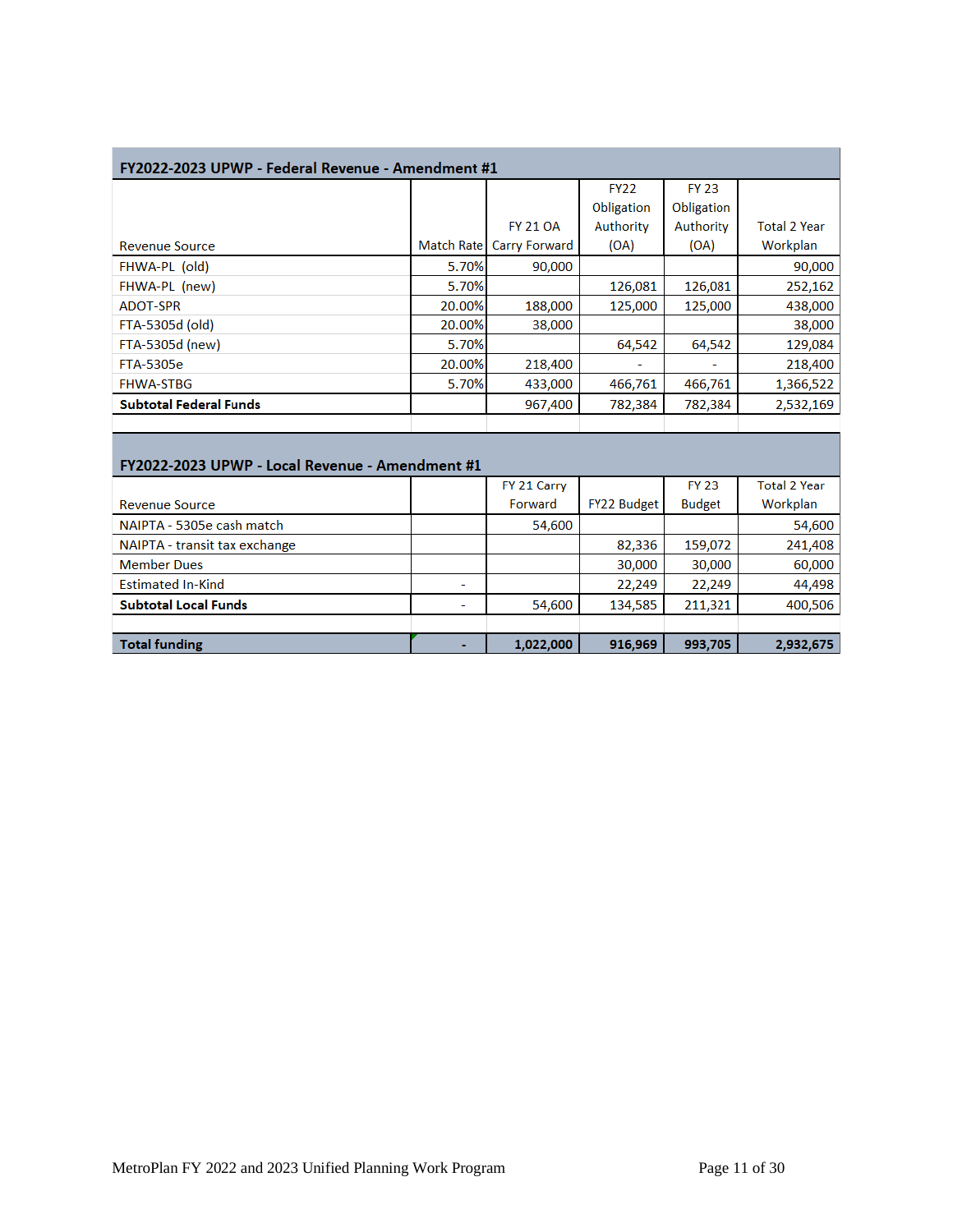| <b>FY 2022 FUNDING BY WORK TASK AND FUNDING SOURCE</b> |                                             |              |              |            |              |              |              |              |              |                          |              |              |              |
|--------------------------------------------------------|---------------------------------------------|--------------|--------------|------------|--------------|--------------|--------------|--------------|--------------|--------------------------|--------------|--------------|--------------|
|                                                        |                                             | <b>PL</b>    | <b>PL</b>    | <b>SPR</b> | <b>SPR</b>   | <b>FTA</b>   | <b>FTA</b>   | <b>FTA</b>   | <b>FTA</b>   | <b>STBG</b>              | <b>STBG</b>  | LOCAL        | FY 2022      |
|                                                        |                                             | <b>FUNDS</b> | <b>MATCH</b> | Funds      | <b>MATCH</b> | CarryForward | <b>MATCH</b> | <b>FUNDS</b> | <b>MATCH</b> | <b>FUNDS</b>             | <b>MATCH</b> | <b>MATCH</b> | <b>TOTAL</b> |
|                                                        | <b>Required Match Ratel</b>                 |              | 5.70%        |            | 20%          | <b>FUNDS</b> | 20%          |              | 5.70%        |                          | 5.70%        |              |              |
| <b>TASK</b>                                            | <b>TITLE</b>                                |              |              |            |              |              |              |              |              |                          |              |              |              |
| 100                                                    | <b>PROGRAM ADMINISTRATION</b>               |              |              |            |              |              |              |              |              | 343,591                  | 20,768       | 20,768       | 364,359      |
| 200                                                    | <b>DATA COLLECTION</b>                      |              |              | 46,400     | 11.600       |              |              | 15.019       | 908          |                          |              | 12.508       | 73,927       |
|                                                        | <b>TRANSPORTATION IMPROVEMENT</b>           |              |              |            |              |              |              |              |              |                          |              |              |              |
| 300                                                    | <b>PROGRAM</b>                              | 2,600        | 157          | $\sim$     |              |              |              | 15,019       | 908          | $\overline{\phantom{a}}$ | ۰            | 1.065        | 18,684       |
| 400                                                    | <b>REGIONAL TRANSPORTATION PLAN (RTP)</b>   | 53,528       | 3,236        | 232.197    | 58.049       |              |              |              |              | $\overline{\phantom{a}}$ | ۰            | 61,285       | 347,010      |
| 500                                                    | <b>SPECIAL PROJECT PLANNING (FY2019 CF)</b> | 153.528      | 9.280        | -          |              | 256,618      | 64.154       | 21.782       | 1,317        | 520,000                  | 31,432       | 106.183      | 1,058,111    |
| 600                                                    | <b>ENVIRONMENTAL OVERVIEW</b>               |              |              |            |              |              |              |              |              | 30,000                   | 1,813        | 1,813        | 31,813       |
| 700                                                    | <b>CAPITAL EXPENDITURES</b>                 |              |              |            |              |              |              |              |              |                          |              |              |              |
|                                                        | <b>TOTAL</b>                                | 209,656      | 12,673       | 278,597    | 69,649       | 256,618      | 64,154       | 51,821       | 3,132        | 893,591                  | 54,013       | 203,622      | 1,893,905    |
|                                                        |                                             |              |              |            |              |              |              |              |              |                          |              |              |              |
|                                                        | <b>Total Match Required - All funds</b>     |              | 203,622      |            |              |              |              |              |              |                          |              |              |              |
|                                                        | <b>Total Match Provided - All funds</b>     |              | 203,622      |            |              |              |              |              |              |                          |              |              |              |

Note: Most of the Task 500 Special Project Planning amounts for FTA, PL, SPR and STBG Funds are carry forward funds from FY 2021.

\* FTA Carryforward funds include an estimated \$7536 in FTA 5305d funds and \$218,400 of 5305e Competitive Funds for FY21 Five-Year Transit Plan.

| <b>FMPO FY 2023 FUNDING BY WORK TASK AND FUNDING SOURCE</b> |                                           |              |              |              |              |                  |            |                          |              |              |                          |              |                 |
|-------------------------------------------------------------|-------------------------------------------|--------------|--------------|--------------|--------------|------------------|------------|--------------------------|--------------|--------------|--------------------------|--------------|-----------------|
|                                                             |                                           | <b>PL</b>    | <b>PL</b>    | <b>SPR</b>   | <b>SPR</b>   | <b>FTA</b>       | <b>FTA</b> | <b>FTA</b>               | <b>FTA</b>   | <b>STBG</b>  | <b>STBG</b>              | <b>LOCAL</b> | <b>IFY 2023</b> |
|                                                             |                                           | <b>FUNDS</b> | <b>MATCH</b> | <b>Funds</b> | <b>MATCH</b> | arryForwar MATCH |            | <b>FUNDS</b>             | <b>MATCH</b> | <b>FUNDS</b> | <b>MATCH</b>             | <b>MATCH</b> | <b>TOTAL</b>    |
|                                                             | <b>Required Match Ratel</b>               |              | 5.70%        |              | 20%          | <b>FUNDS</b>     | 20.00%     |                          | 5.70%        |              | 5.70%                    |              |                 |
| <b>TASK</b>                                                 | <b>TITLE</b>                              |              |              |              |              |                  |            |                          |              |              |                          |              |                 |
| 100                                                         | <b>PROGRAM ADMINISTRATION</b>             |              |              |              |              |                  |            |                          |              | 349,340      | 21,116                   | 21,116       | 370,456         |
| 200                                                         | <b>DATA COLLECTION</b>                    |              |              | 53,302       | 13,326       |                  |            | 15,570                   | 941          |              | $\overline{\phantom{a}}$ | 14,267       | 83,139          |
|                                                             | <b>TRANSPORTATION IMPROVEMENT</b>         |              |              |              |              |                  |            |                          |              |              |                          |              |                 |
| 300                                                         | <b>PROGRAM</b>                            |              |              |              |              |                  |            | 15,570                   | 941          | <b>.</b>     | $\sim$                   | 941          | 16,511          |
| 400                                                         | <b>REGIONAL TRANSPORTATION PLAN (RTP)</b> | 27,226       | 1,646        |              |              |                  |            |                          |              |              | $\overline{\phantom{a}}$ | 1,646        | 28,872          |
| 500                                                         | <b>SPECIAL PROJECT PLANNING</b>           | 105.788      | 6,394        | 106,228      | 26,557       |                  |            | 45,617                   | 2,757        | 124,005      | 7,496                    | 143,204      | 524,843         |
| 600                                                         | <b>ENVIRONMENTAL OVERVIEW</b>             |              |              | ۰            |              |                  |            | $\sim$                   |              |              | $\overline{\phantom{a}}$ |              |                 |
| 700                                                         | <b>CAPITAL EXPENDITURES</b>               |              |              |              |              |                  |            | $\overline{\phantom{0}}$ |              |              | $\overline{\phantom{0}}$ |              |                 |
|                                                             | <b>TOTAL</b>                              | 133,014      | 8,040        | 159,530      | 39,883       |                  |            | 76,758                   | 4,640        | 473,345      | 28,612                   | 181,174      | 1,023,821       |
|                                                             |                                           |              |              |              |              |                  |            |                          |              |              |                          |              |                 |
|                                                             | <b>Total Match Required - All funds</b>   |              | 81,174       |              |              |                  |            |                          |              |              |                          |              |                 |
|                                                             | <b>Total Match Provided - All funds</b>   |              | 181,174      |              |              |                  |            |                          |              |              |                          |              |                 |

\* The Original UPWP showed FTA Carryforward funds in FY2023 in error. This reduced the match required from \$19,189 to \$4,640.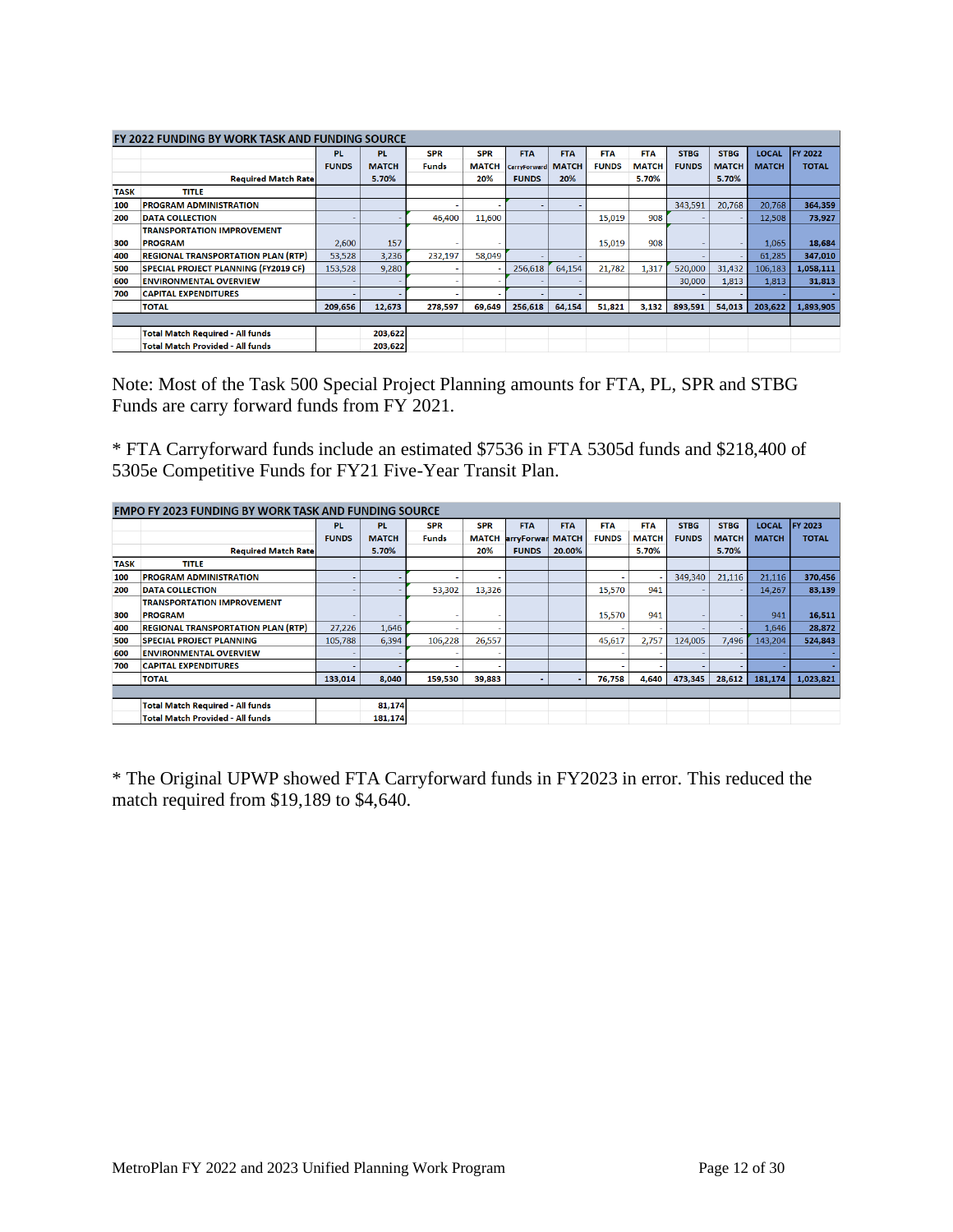# **Chapter IV MPO WORK ELEMENTS**

The MPO Work Elements Section consists of descriptions of the major work products and tasks the MetroPlan proposes to undertake.

## Work Element 100: Administration

## **Description**

The administration section describes task functions required to manage the transportation planning process on a continual basis including program administration, development, review and reporting, anticipated staff development and an annual audit as required by **23 CFR 420.121(c).** The annual audit shall be performed in accordance with **49 CFR 18.26, and OMB 2 CFR 200.**

## **Purpose**

Administer the MPO and its work program in a manner that:

1. Maintains the region's eligibility to receive federal transportation capital and operating assistance, and

2. Provides a continuous, cooperative, and comprehensive transportation planning process throughout the region.

3. Delivers on the MetroPlan Mission, Vision and Strategic Plan

## **FY 2020-2021 Accomplishments**

- Managed the implementation of tasks within the FY 2020-2021 WP. (MetroPlan)
- Prepared and reviewed requests for proposals, contracts, quarterly progress reports and invoices, maintain membership lists, prepared meeting agendas, maintained and update a website, and recorded meeting minutes. (MetroPlan)
- Monitored best practices for transportation planning through industry associations such as TRB, AMPO, APTA, AASHTO, etc. (MetroPlan)
- Participated in live and virtual meetings, workshops and conferences in order to stay current on innovative planning techniques. (MetroPlan, ADOT)
- Assisted member jurisdictions with MPO related activities, including orientation sessions. (MetroPlan)
- Prepared the Fiscal Year 2022-23 Work Program, reviewed governing documents and funding strategies. (MetroPlan)
- Worked with the MetroPlan to establish administrative, contractual, technical and review procedures and agreements to fulfill the UPWP (ADOT)
- Established as a non-profit and reworked bylaws and intergovernmental agreements
- Determined how NAU and Mountain Line would serve on the Executive Board, TAC and Management Committee
- Became independent fiscal agent
- Changed corporate identity to MetroPlan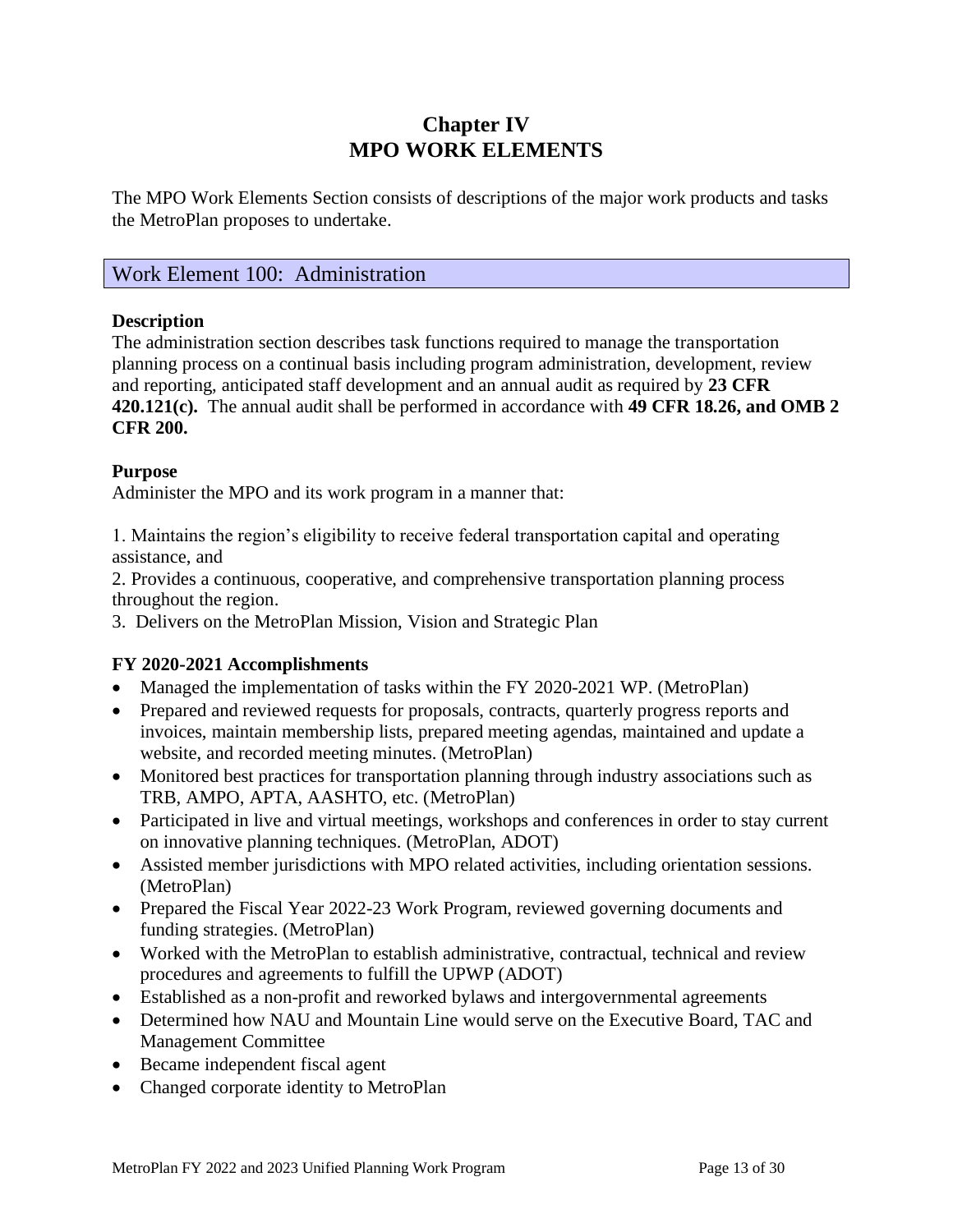- Prepared annual Title VI Report for submission to ADOT.
- Disseminated relevant disadvantaged business enterprise and other information to targeted parties
- Adopted a Strategic Workplan
- Completed creation of an independent MetroPlan website
- Reviewed the UPWP processes and documents and amended twice to improve communications and documentation.

## **FY 2022 and 2023 Goals and Objectives**

- Manage the implementation of tasks within the FY 2022 and FY 2023 UPWP and submit quarterly reports
- Prepare and review requests for proposals, contracts, quarterly progress reports and invoices, maintain membership lists, prepare meeting agendas, maintain and update a website, and record meeting minutes.
- Monitor best practices for transportation planning through industry associations such as TRB, AMPO, APTA, AASHTO, etc.
- Participate in meetings, workshops and conferences in order to stay current on innovative planning and leadership techniques.
- Host or co-host/ sponsor symposiums or summits on current regional issues for outreach and/or education purposes.
- Assist member jurisdictions with MPO related activities, including orientation sessions.
- Make changes in the planning process as a result of changes to transportation legislation that may occur during the fiscal year.
- Prepare the Fiscal Year 2024 and FY 2025 Work Program by May 2023
- Monitor and revise as needed, administrative, contractual, technical and review procedures and agreements to fulfill the UPWP.
- Prepare annual Title VI Report for submission to ADOT by August of each year.
- Disseminate relevant disadvantaged business enterprise and other information to targeted parties as required.
- Adopt a revised and updated Public Participation Plan by December 2021
- Hire a Legislative Liaison using local funds to support grant and other legislative activities

## **FY 2022 and FY 2023 Performance Measures and End Products**

- Timely submission of quarterly progress reports.
- Develop agendas and document minutes of Technical Advisory Committee, Management Committee (as needed) and Executive Board meetings (monthly).
- Submit quarterly invoices and progress reports
- Submit annual Title VI Report in August of each year
- Complete UPWP amendments as needed and update annually
- Update Strategic Work Plan in December of each year
- Support Mountain Line's 5305e Transit Projects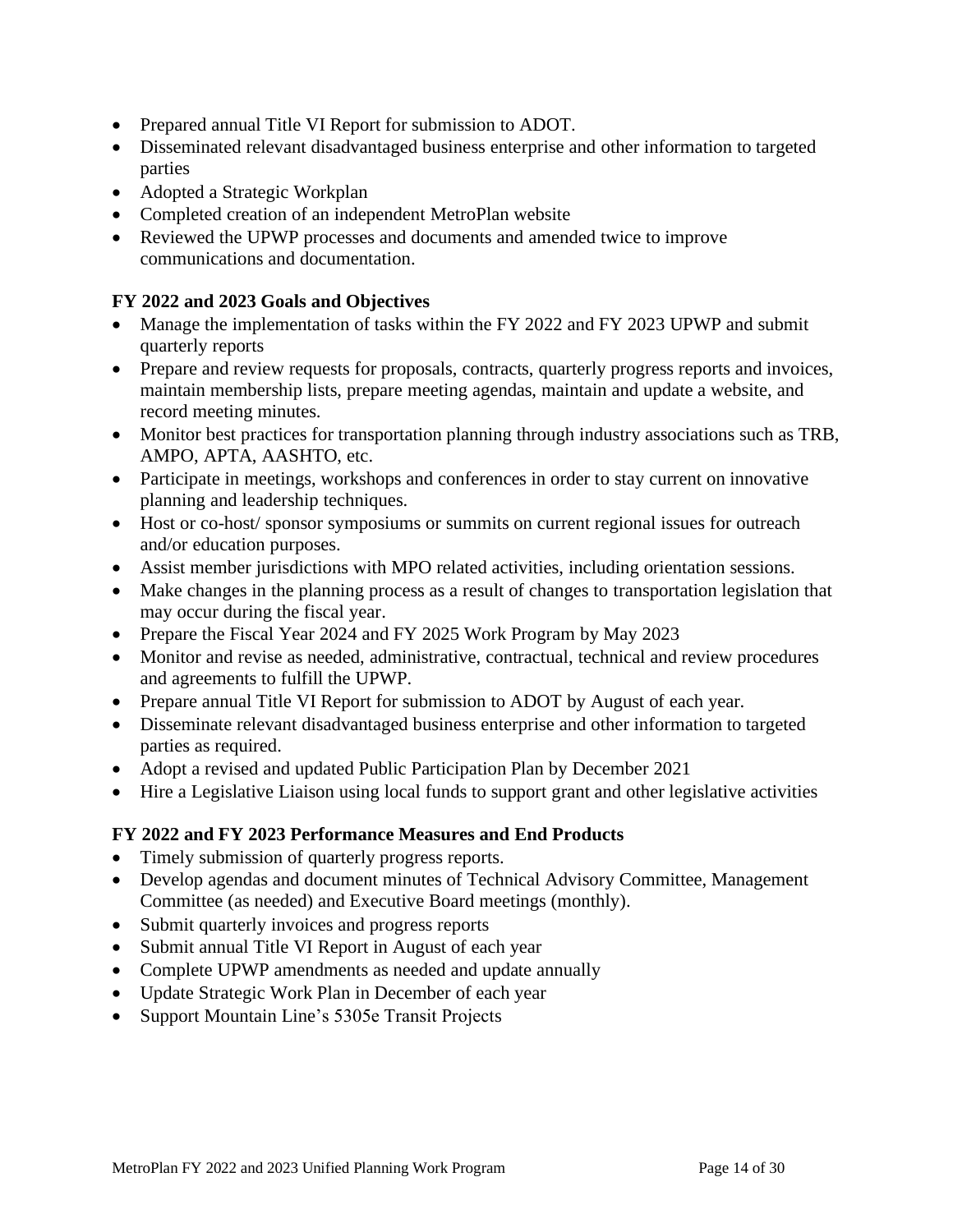## **100 Administration Budget**

| 100 Administration Budget 2022        |           |          |           |
|---------------------------------------|-----------|----------|-----------|
| Description                           | Federal   | Local    | Total     |
| <b>STBG</b>                           | 343,591   | 20,768   | 364,359   |
| Total                                 | \$343,591 | \$20,768 | \$364,359 |
|                                       |           |          |           |
|                                       |           |          |           |
| <b>100 Administration Budget 2023</b> |           |          |           |
| Description                           | Federal   | Local    | Total     |
| <b>STBG</b>                           | 349,340   | 21,116   | 370,456   |
| Total                                 | \$349,340 | \$21,116 | \$370,456 |

## **Local Match Sources**

➢ Local funds may be used to pay for non-eligible expenses.

## **Consultant Activities:** None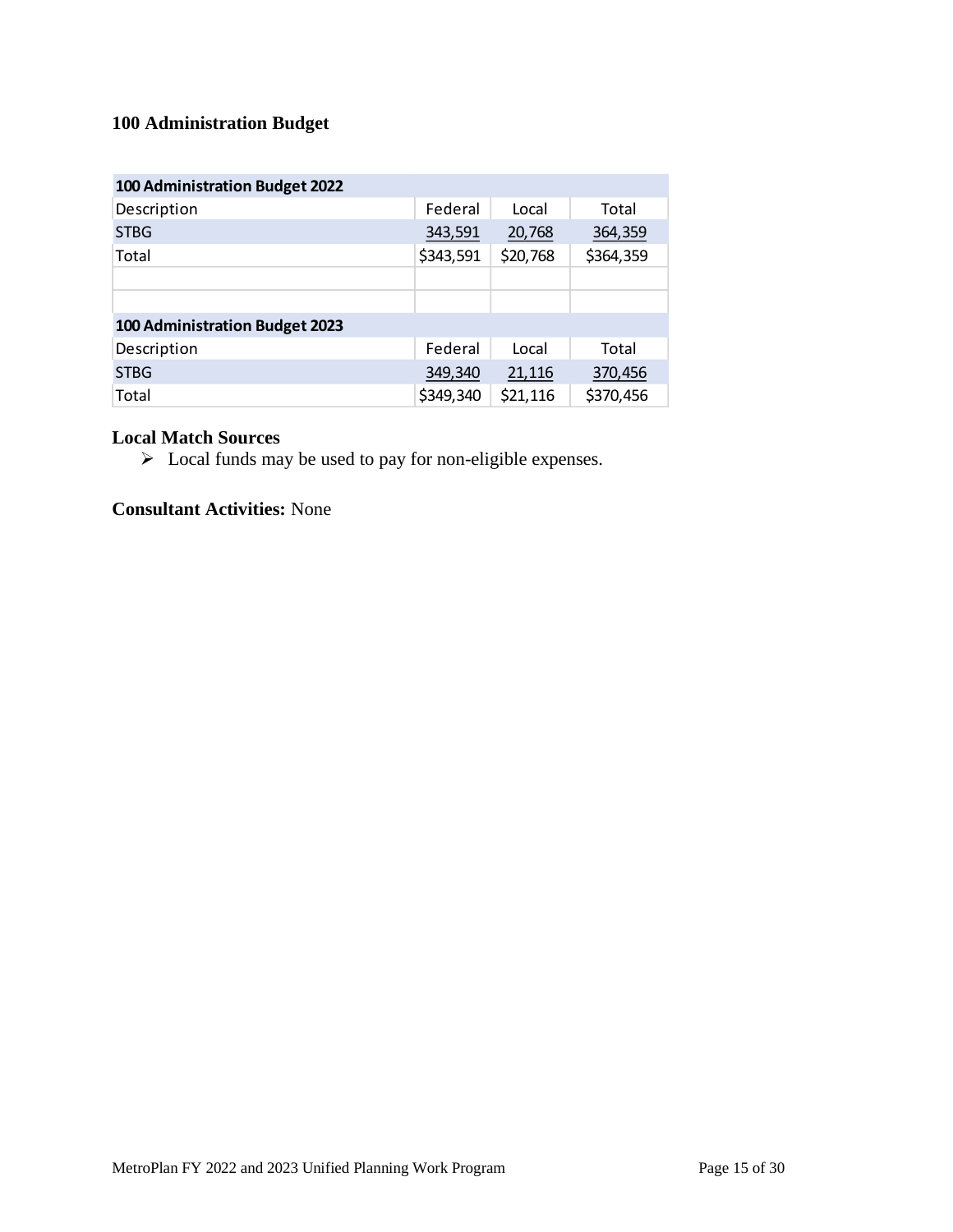## Work Element 200: Data Collection

## **Description**

Maintain a current inventory of data to support transportation planning and facility/system design. Monitor congestion and changes in travel patterns in the region.

## **Purpose**

Collect, analyze and report on data that:

- 1) Meets federal and state mandates; and
- 2) Supports the approved work program

## **FY 2020 and 2021 Accomplishments**

- 5305 Grant for Model Update completed
- Joint purchase with Mountain Line of Streetlight, Inc. data. Applications for Milton, 180 and BRT studies, model update and more processed
- Joined Arizona Crash Information System, gathering data for various studies
- Collaborated with City and County on strategic direction for regional plan data management

## **FY 2022 and 2023 Goals and Objectives**

- Collect the required data for all universe road and street section records in the Highway Performance Monitoring System (HPMS) database that are functionally classified above local respecting ADOT's preferred collection schedule.
- Maintain a current inventory of the MetroPlan's functional classification of roadways and urban boundaries, according to federal regulations and state procedures.
- Update the transportation model and determine how MetroPlan will collaborate with its partners on data collection partnership, i.e. Streetlight or another vendor
- Consider creation of web-based performance dashboard including associated data management for federal mandates and other needs.
- Monitor performance measures, including those related to greenhouse gases and other emissions
- Update demographic data annually

## **FY 2022 and FY 2023 Performance Measures and End Products**

- General data collection (variable)
- Document completion of HPMS Data Entry meeting ADOT's schedule
- Provide a functional classification report as needed.
- Provide an annual Mobility Report Card in June of each year

## **FY 2021 and FY 2023 Data Collection Budget**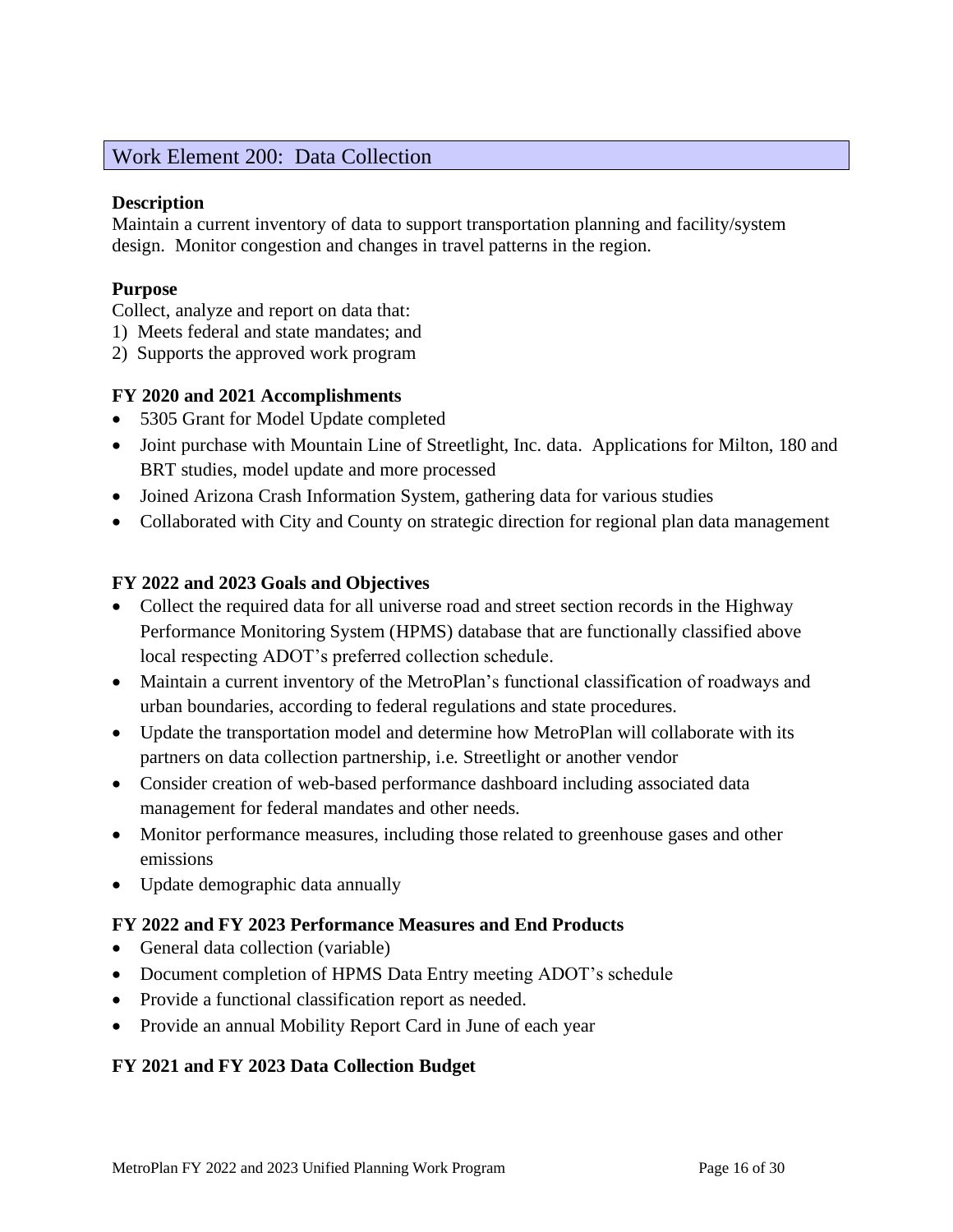| 200 Data Collection Budget 2022 |          |              |             |
|---------------------------------|----------|--------------|-------------|
| Description                     | Federal  | Local        | Total       |
| <b>SPR</b>                      | 46,400   | 11,600       | 58,000      |
| <b>FTA 5305d</b>                | 15,019   | 908          | 15,927      |
| <b>Total</b>                    | \$61,419 | 12,508<br>Ŝ. | Ŝ<br>73,927 |
|                                 |          |              |             |
| 200 Data Collection Budget 2023 |          |              |             |
| <b>Description</b>              | Federal  | Local        | Total       |
| <b>SPR</b>                      | 53,302   | 13,326       | 66,628      |
| <b>FTA 5305d</b>                | 15,570   | 941          | 16,511      |
| <b>Total</b>                    | \$68,872 | \$14,267     | \$83,139    |

**Consultant Activities:** None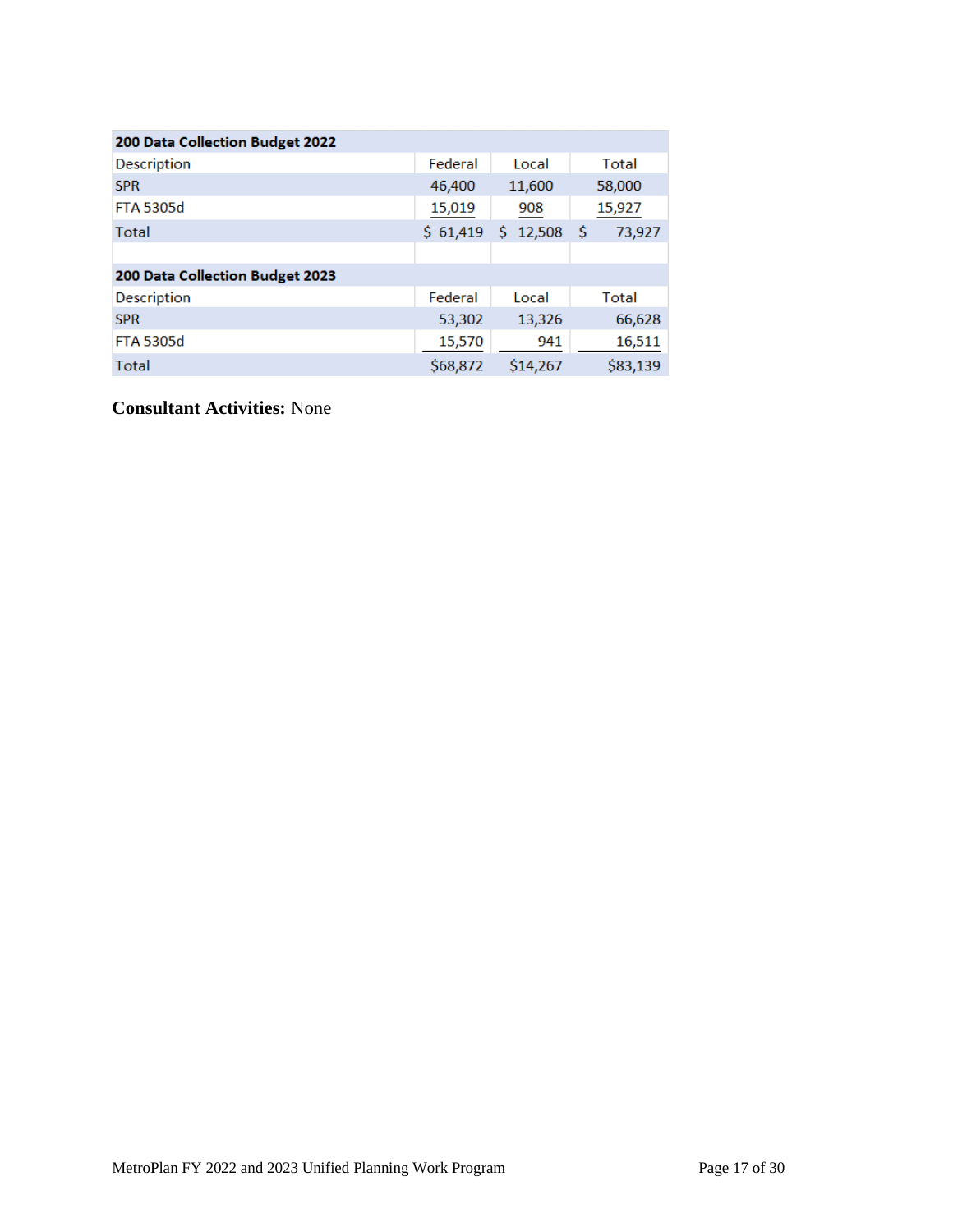## Work Element 300: Transportation Improvement Program (TIP)

## **Description**

In cooperation with the State and regional public transit operators prepare and update a TIP no less than once every four years. The TIP shall include all projects requiring FHWA and FTA approval; include a priority list of projects to be carried out in the first four (4) years; identify each project or phase; identify carry-forward funding, identifying funding source(s), and be financially constrained.

*The Transportation Improvement Program (TIP) includes Northern Arizona Intergovernmental Public Transportation Authority (Mountain Line) final program of projects for section 5307 and 5339 funding under the Federal Transit Administration, unless amended. Public notice for the TIP also satisfies FTA public notice requirements for the final program of projects.*

## **Purpose**

To create a TIP that:

- 1) Provides a reasonable opportunity for public comment.
- 2) Supports the policies of the MetroPlan Regional Transportation Plan
- 3) Coordinates local capital programs

## **FY 2020 & 20221 Accomplishments**

- TIP submitted on schedule
- Coordination with FHWA, FTA, ADOT and members to achieve amendments related to safety, transit, and prospective economic recovery funding

## **FY 2022 and 2023 Goals and Objectives**

- Use of the E-STIP for annual submittal and for amendments
- Move to a 2-year TIP Cycle

## **FY 2022 and FY 2023 Performance Measures and End Products**

- Amendments as needed
- Use of E-STIP for each step
- Documentation within the TIP of compliance with ADOT and Mountain Line performance targets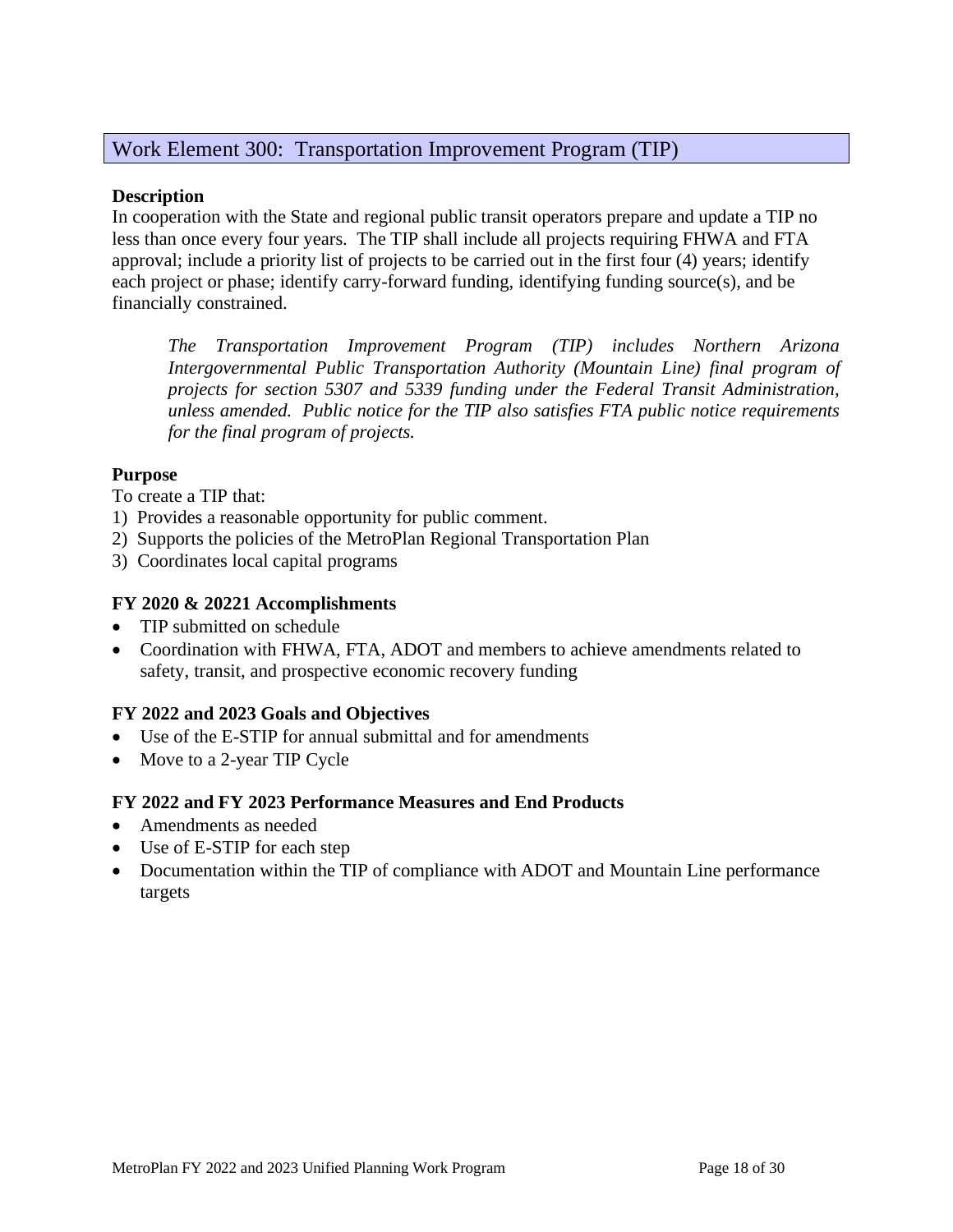| <b>300 Transportation Improvement Program 2022</b> |          |         |          |  |  |  |  |  |
|----------------------------------------------------|----------|---------|----------|--|--|--|--|--|
| <b>Description</b>                                 | Federal  | Local   | Total    |  |  |  |  |  |
| PL                                                 | 2,600    | 157     | 2,757    |  |  |  |  |  |
| <b>FTA 5305d</b>                                   | 15,019   | 908     | 15,927   |  |  |  |  |  |
| <b>Total</b>                                       | \$17,619 | \$1,065 | \$18,684 |  |  |  |  |  |
|                                                    |          |         |          |  |  |  |  |  |
| 300 Transportation Improvement Program 2023        |          |         |          |  |  |  |  |  |
| <b>Description</b>                                 | Federal  | Local   | Total    |  |  |  |  |  |
| <b>FTA 5305d</b>                                   | 15,570   | 941     | 16,511   |  |  |  |  |  |
| Total                                              | \$15,570 | \$941   | \$16,511 |  |  |  |  |  |

**Consultant Activities:** None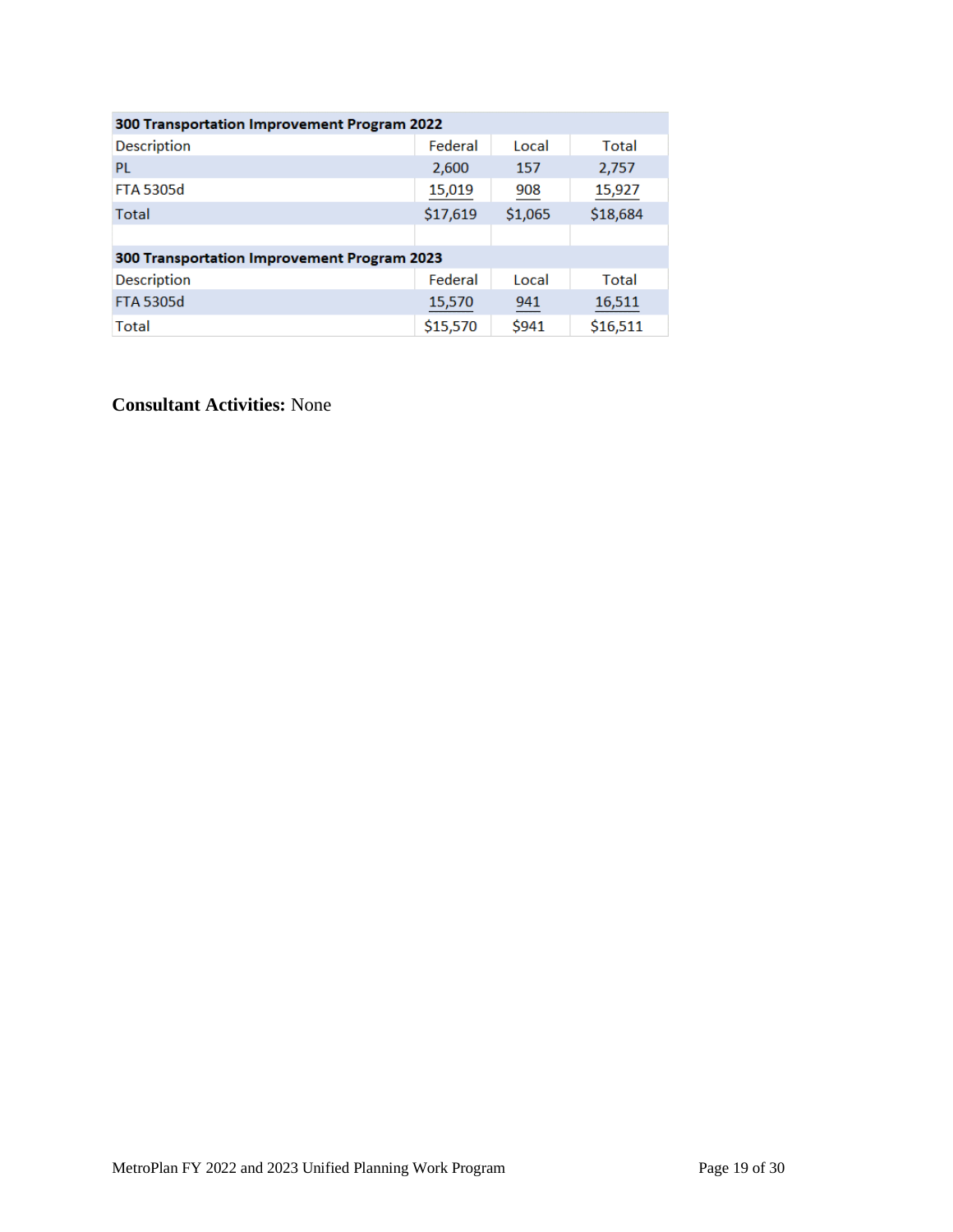## Work Element 400: Regional Transportation Plan (RTP)

## **Description**

• Update the Regional Transportation Plan (RTP) every 5 years in air quality attainment areas covering at least a 20-year planning horizon and including long-range and short-range strategies that lead to an integrated intermodal plan; a financial plan that compares estimated revenues with costs of construction, maintenance, capital purchases and operations; considering the planning factors, and providing an opportunity for public participation. Participate in relevant Statewide long range planning efforts such as transit, freight, etc. Documentation within the RTP of compliance with ADOT and Mountain Line performance targets

## **Purpose**

To provide the long-term vision and direction for short and mid-term actions and capital investments.

## **FY 2020 and 2021 Accomplishments**

- Formed an advisory group, developed a scope of work and opened an RFP for consultant
- Supported ADOT State Rail Plan

## **FY 2022 and 2023 Goals and Objectives**

- Complete new RTP
- Submit MetroPlan RTP amendments as needed
- Support Statewide Rail Plan as needed

## **FY 2022 and FY 2023 Performance Measures and End Products**

- Budget appropriate funds to remain prepared for RTP update and RTP amendments in April of each year
- Complete RTP by December 30, 2022
- Submit RTP amendments as needed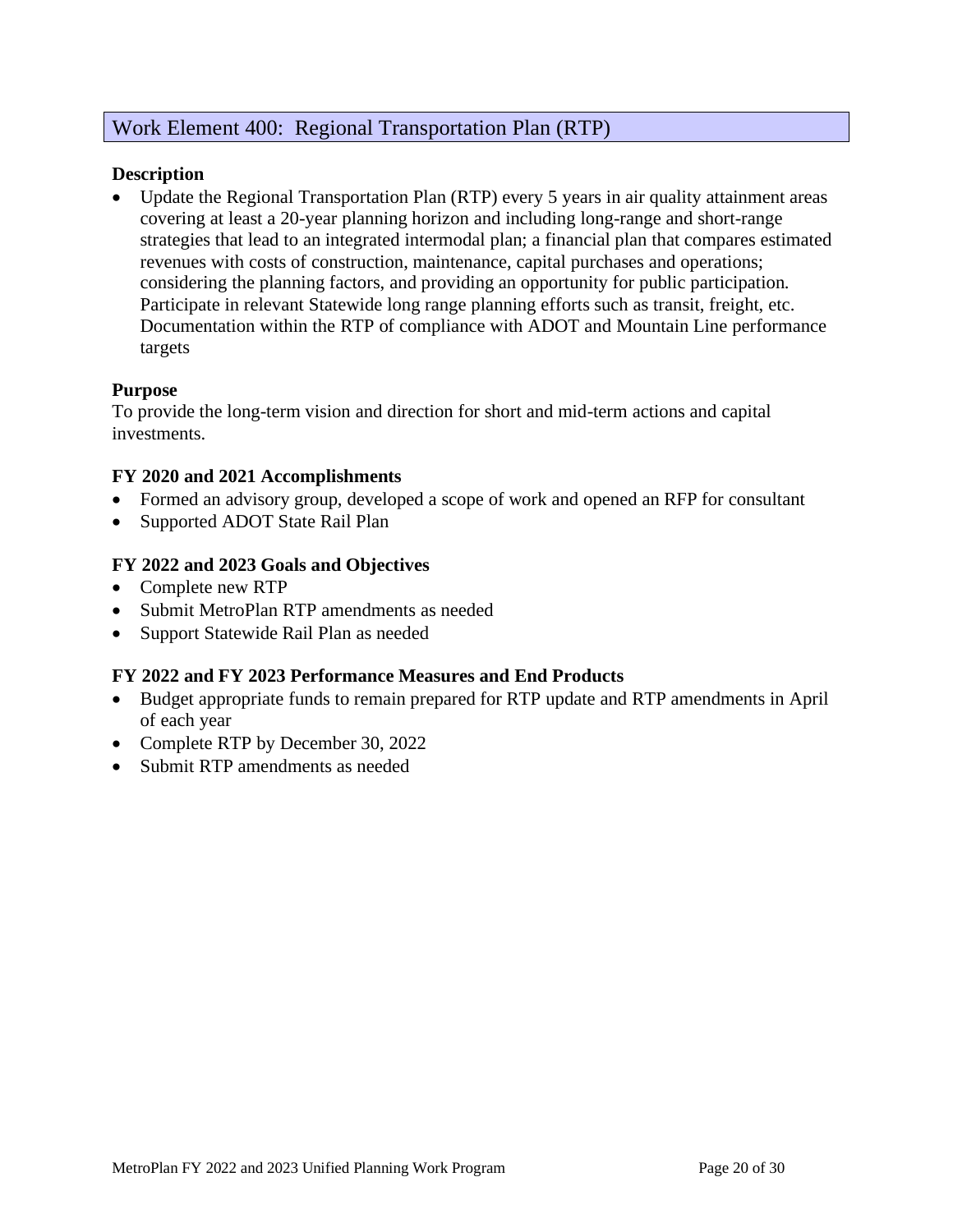## **Regional Transportation Plan Budget**

| 400 Regional Transportation Plan 2022 |           |          |           |
|---------------------------------------|-----------|----------|-----------|
| Description                           | Federal   | Local    | Total     |
| <b>PL</b>                             | 53,528    | 3,236    | 56,763    |
| <b>SPR</b>                            | 232,197   | 58,049   | 290,247   |
| Total                                 | \$285,725 | \$61,285 | \$347,010 |
|                                       |           |          |           |
|                                       |           |          |           |
| 400 Regional Transportation Plan 2023 |           |          |           |
| Description                           | Federal   | Local    | Total     |
| <b>PL</b>                             | 27,226    | 1,646    | 28,872    |
| Total                                 | \$27,226  | \$1,646  | \$28,872  |

## **Consultant Activities**

➢ Consultant will be hired for 2045 Regional Transportation Plan for up to \$300,000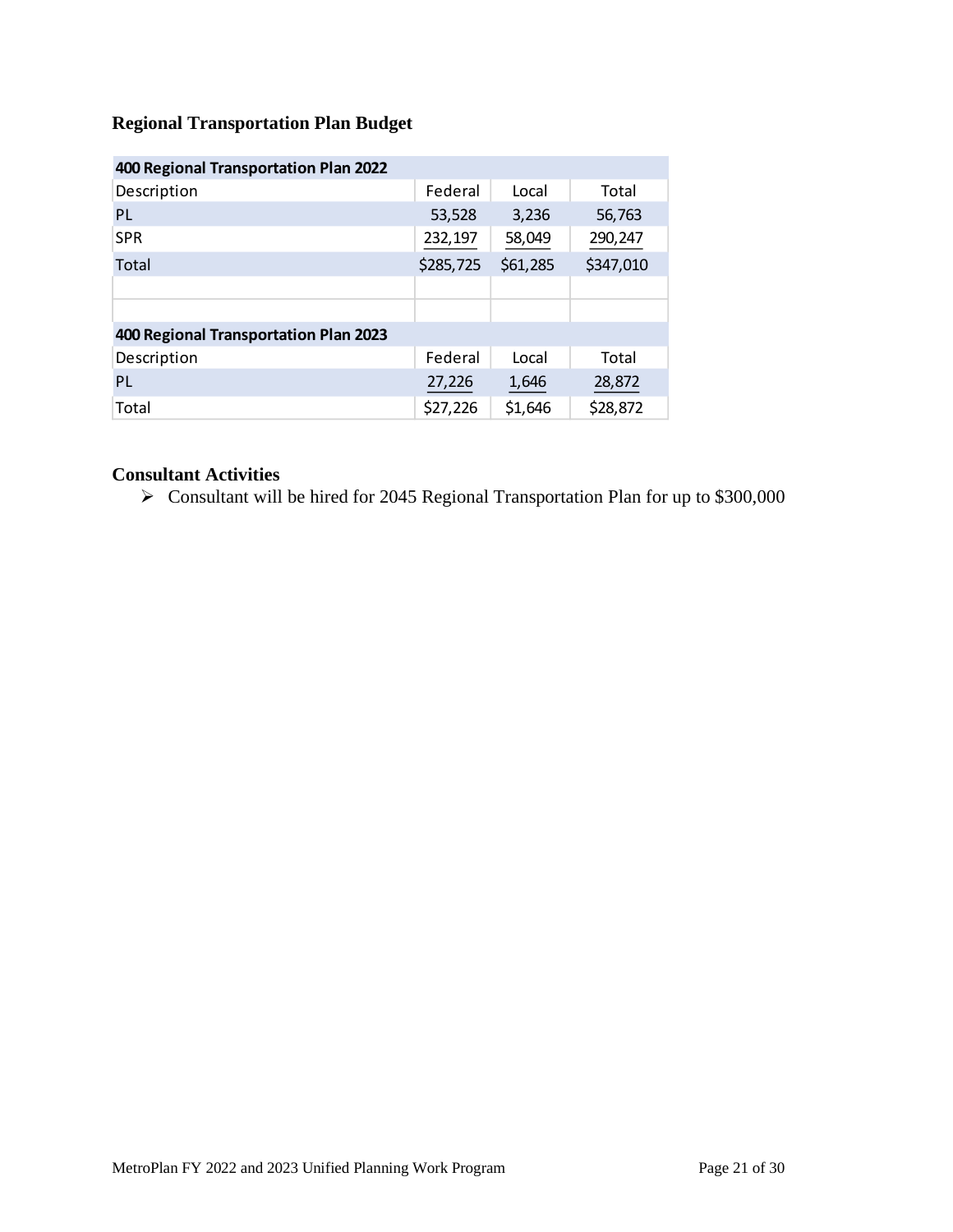## Work Element 500: Special Project Planning

## **Description**

Produce various regional, corridor, and sub-area planning studies and special projects within the region in consultation with the state, local, and transit operators.

**Purpose** To integrate land use planning with MPO's transportation planning process to ensure the successful implementation of the MPO's Long-Range Transportation Plan and to provide or develop unique analysis or tools that will assist the MetroPlan and their member agencies in the resolution of existing transportation challenges or to advance regional planning. To move the region toward achievement of ADOT and Mountain Line performance targets adopted by MetroPlan.

## **FY 2020 and 2021 Accomplishments**

- Supported Milton Corridor Master Plan
- Provided input on US 180 Corridor Master Plan
- Provided input on and support 5305 studies on US 180, BRT, and first and last mile
- Provided input on and support Transit plans and studies
- Provided input on and support 5310 Program Coordination
- Provided input on Neighborhood Planning efforts in region
- Provided input on J.W. Powell Boulevard Corridor Master Plan
- Developed a scope statement for Lone Tree Corridor
- Provided leadership on Lone Tree TI DCR Update
- Provide leadership and support in submitting grants and obtaining funding for Fourth Street I-40 to 4th Street (MetroPlan)
- Completed Active Transportation (pedestrian & bicycle) Master Plan (MetroPlan)
- Updated the *Safety Program Process Administration and Project Development* plan
- Provided input and plan review of Transportation Impact Analysis
- Provided leadership on regional trail and bicycle facility plans, develop facility standards, oversee trail system capital budgeting and provide guidance during project delivery.
- Provided input on regional freight planning and economic development activities related to freight as needed
- Tracked development of Mountain Line Public Transportation Agency Safety Plan.
- Participated in and supported NAU transportation planning efforts (limited).
- Facilitated the effort of winning a \$5.5 Million Bicycle and Pedestrian grant through 5307 and 5339
- Worked with City to prepare and submit two BUILD grants, round IX, for Fourth Street Bridges over I-40
- Supported Plan Review & Transportation Impact Analyses
- Supported Southside Neighborhood Plan (City, MetroPlan)
- Participated in development of City's Climate Action and Adaptation Plan
- Submitted 5310 Coordinated Plan update on schedule
- Served as Mountain Line Transit Advisory Committee Member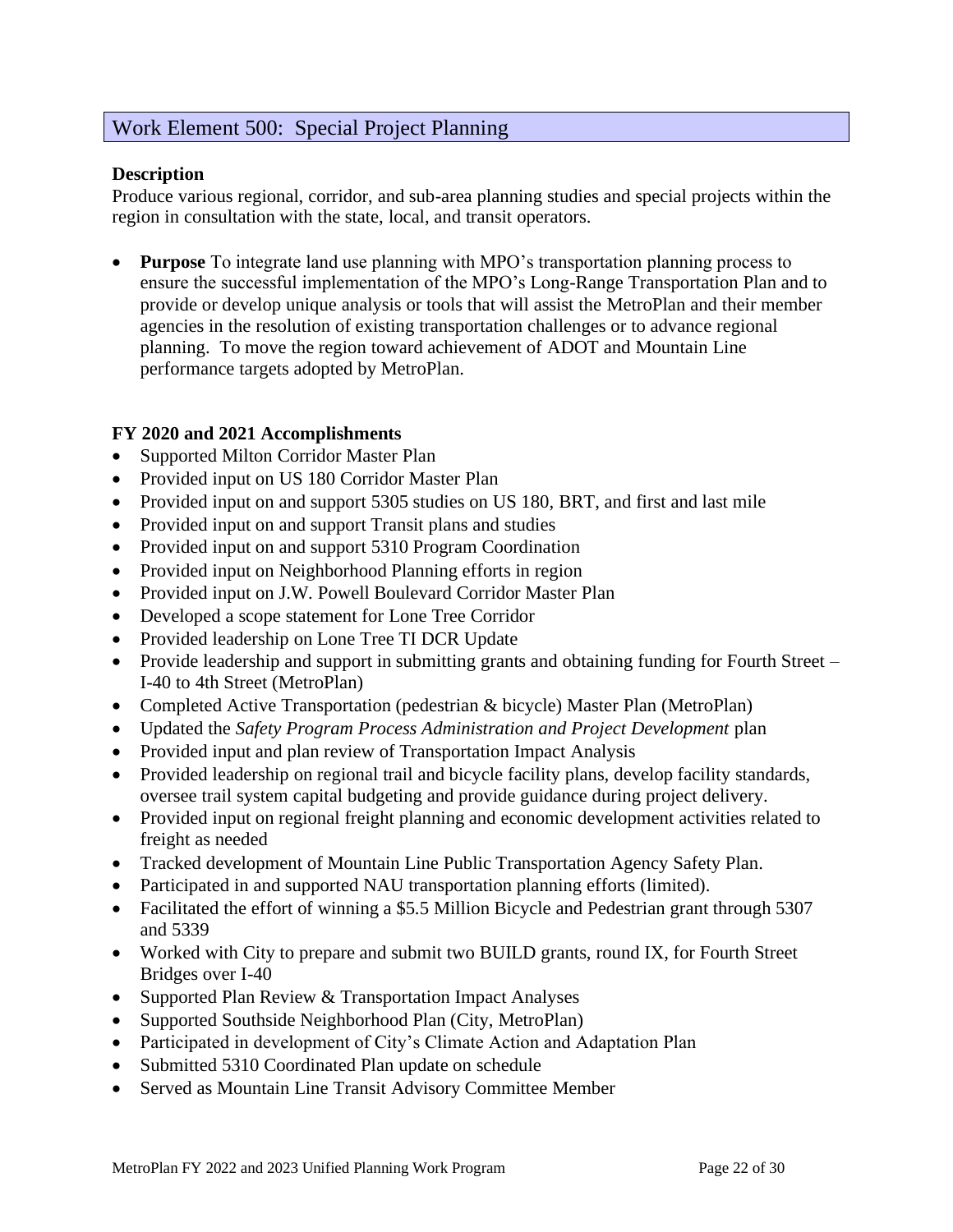- Researched applicability of Build America Bureau, TIFIA, RRIF loans
- Adopt a Regional ITS Strategy in June 2021

## **FY 2022 and 2023 Goals and Objectives**

- Support Milton Corridor Master Plan
- Provide input on US 180 Corridor Master Plan
- Provide input on and support Transit plans and studies
- Provide input on and support 5310 Program Coordination
- Support Mountain Line's 5305e Transit Projects, including the Five-Year Transit Plan
- Provide input on Neighborhood Planning efforts in region
- Provide input on J.W. Powell Boulevard Corridor Master Plan
- Provide support on Lone Tree Corridor Coordination
- Provide leadership on Lone Tree TI DCR Update
- Provide leadership and support in submitting grants and obtaining funding for Fourth Street I-40 to Butler Avenue (MetroPlan)
- Initiate and complete the *Regional Strategic Transportation Safety Plan* by 2024
- Provide input and plan review of Transportation Impact Analysis
- Provide input on regional freight planning and economic development activities related to freight as needed
- Participate in and support NAU transportation planning efforts
- Submit an ATCMTD grant for approximately \$3 million
- Apply for and initiate bike and ped grants that support transit connectivity
- Provide a \$50,000 \$250,000 mini-grant to member agencies
	- o Per agreement with the awardee the \$100,000 will be managed under contract by MetroPlan
- Cooperated with the City and County on the update to the Regional Plan

## **FY 2022 and FY 2023 Performance Measures and End Products**

- Adopt a Technology plan
- Initiate a Lone Tree Traffic Interchange Study in FY 2023.
- Receive an authorization of \$40 million for the Lone Tree Corridor
- Write an ATCMTD grant in August 2021
- Award a \$50,000 \$250,000 mini-grant process for member agencies
- Initiate a West Route 66 Corridor Master Plan in FY 2023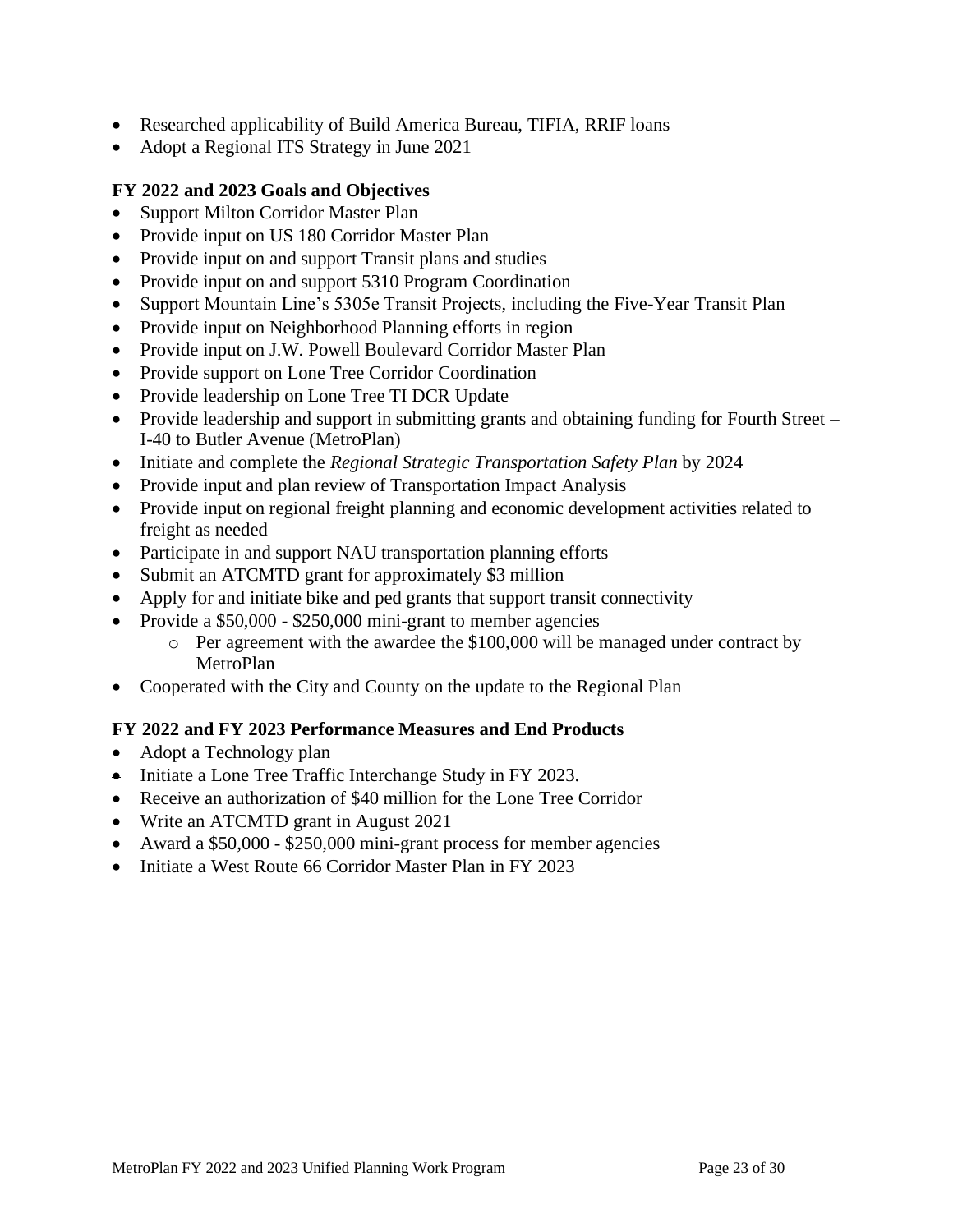## **Special Project Planning Budget**

| 500 Special Project Planning 2022 |           |           |             |
|-----------------------------------|-----------|-----------|-------------|
| Description                       | Federal   | Local     | Total       |
| <b>PL</b>                         | 153,528   | 9,280     | 162,808     |
| FTA 5305d (CarryForward)          | 38,218    | 9,554     | 47,772      |
| FTA 5305e (Carryforward)          | 218,400   | 54,600    | 273,000     |
| <b>FTA 5305d</b>                  | 21,782    | 1,317     | 23,099      |
| <b>STBG</b>                       | 520,000   | 31,432    | 551,432     |
| Total                             | \$951,928 | \$106,183 | \$1,058,111 |
|                                   |           |           |             |
| 500 Special Project Planning 2023 |           |           |             |
| Description                       | Federal   | Local     | Total       |
| PL                                | 105,788   | 6,394     | 112,183     |
| <b>SPR</b>                        | 106,228   | 26,557    | 132,785     |
| <b>FTA 5305d</b>                  | 45,617    | 2,757     | 48,375      |
| <b>STBG</b>                       | 124,005   | 7,496     | 131,500     |
| Local                             | 0         | 100,000   | 100,000     |
| Total                             | \$381,638 | \$143,204 | \$524,843   |

\* MetroPlan hired a Transportation Planner in November 2021 and will charge that time primarily to the Special Projects budget. A pending administrative amendment reconciling audit and obligation authority funds may also include changes in program charges for the Transportation Planner.

## **Consultant Activities\*:**

• STBG, PL and 5305d funds in the amount of \$490,000 will be provided to the City of Flagstaff via an intergovernmental agreement for planning of the Downtown Mile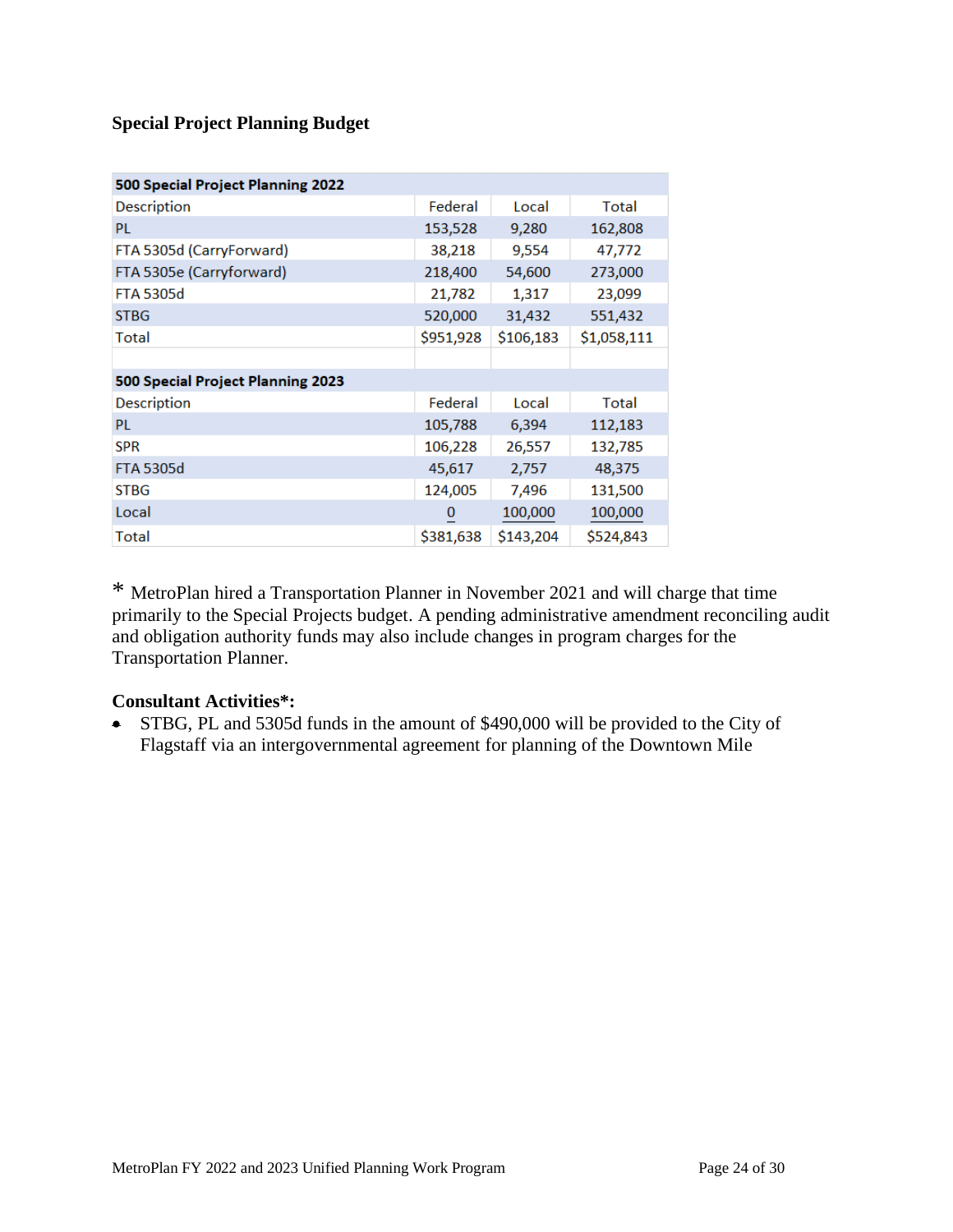## Work Element 600: Environmental

## **Description**

To assist the region and its partner agencies in achieving and maintaining compliance with rules and regulations and to achieve higher states of readiness for delivery of federal projects.

## **FY 2022 and 2023 Goals and Objectives**

- Secure a categorical exclusion for a portion of the Lone Tree Corridor
- Monitor compliance and be prepared to respond

## **FY 2022 and FY 2023 Performance Measures and End Products**

• Submit a categorical exclusion request for the Lone Tree Corridor

#### **Environmental Oversight Budget**

| <b>600 Environmental Overview 2022</b> |          |                |                |
|----------------------------------------|----------|----------------|----------------|
| Description                            | Federal  | Local          | Total          |
| <b>STBG</b>                            | 30,000   | 1,813          | 31,813         |
| Total                                  | \$30,000 | \$1,813        | \$31,813       |
|                                        |          |                |                |
|                                        |          |                |                |
| 600 Environmental Overview 2023        |          |                |                |
| Description                            | Federal  | Local          | Total          |
| <b>Federal and Local</b>               | 0        | $\overline{0}$ | $\overline{0}$ |
| Total                                  | \$0      | \$0            | \$0            |

**Consultant Activities**

NA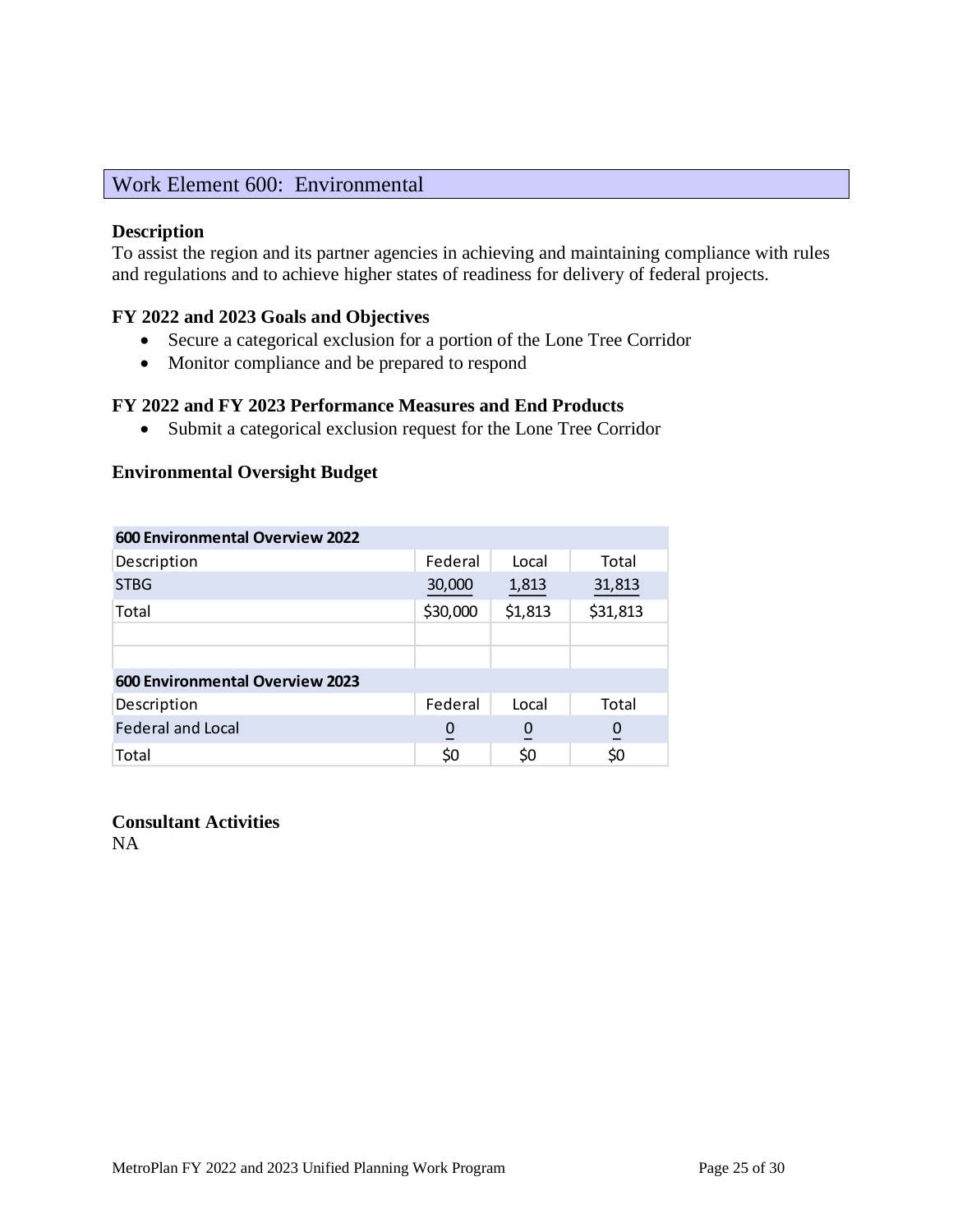## Work Element 700: Capital Expenditures

## **Description**

Purchase capital equipment and provide construction as needed to meet the responsibilities of the MetroPlan

## **FY 2020 and 2021 Goals and Objectives**

No major activities expected.

## **FY 2020 and FY 2021 Performance Measures and End Products**

No major activities expected

## **Capital Expenditures Budget**

| 700 Capital Expenditures 2022 |         |                  |                |
|-------------------------------|---------|------------------|----------------|
| Description                   | Federal | Local            | Total          |
| <b>Federal and Local</b>      | 0       | $\boldsymbol{0}$ | $\overline{0}$ |
| Total                         | \$0     | \$0              | \$0            |
|                               |         |                  |                |
|                               |         |                  |                |
| 700 Capital Expenditures 2023 |         |                  |                |
| Description                   | Federal | Local            | Total          |
| <b>Federal and Local</b>      |         | $\boldsymbol{0}$ | $\overline{0}$ |
| Total                         | S0      | \$0              |                |

## **Consultant Activities:**

None expected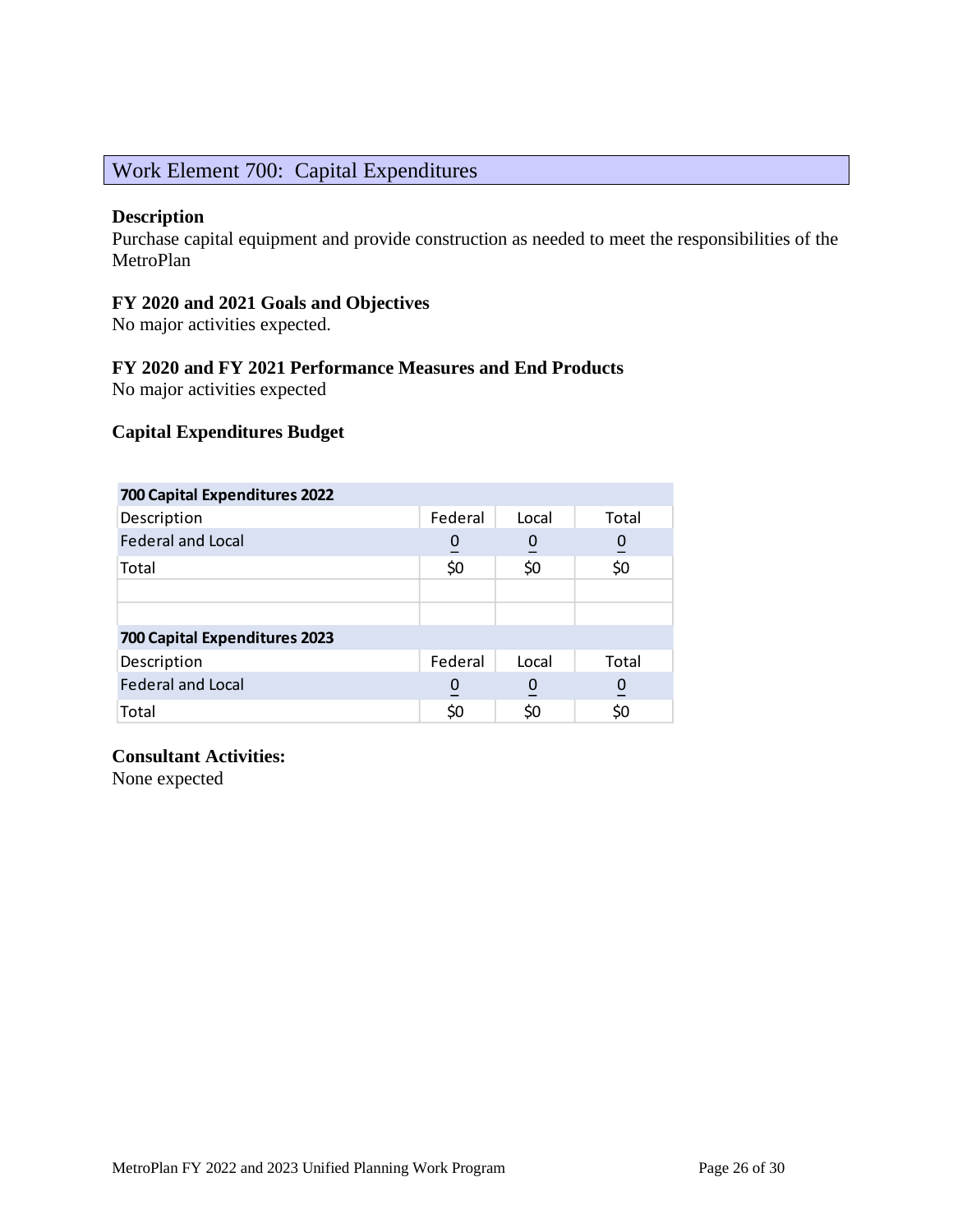## APPENDICES & REFERENCES

## **MPO WORK ELEMENTS**

The MPO Work Elements Section consists of descriptions of the major work products and tasks the MetroPlan proposes to undertake

## **100. Administration**

The administration section describes task functions required to manage the transportation planning process on a continual basis including program administration, development, review and reporting, anticipated staff development and an annual audit as required by **23 CFR 420.121(c).** The annual audit shall be performed in accordance with **49 CFR 18.26, and OMB Circular 2 CFR 200**.

Administration also includes MetroPlan responsibilities for public participation processes. Federal legislation requires MPOs to include provisions in the planning process to ensure the involvement of the public in the development of transportation plans and programs including the 25-year Long-Range Transportation Plan, and the 4-year Transportation Improvement Program. Following that review period, at least one Public Hearing will be held prior to the adoption of the work program. The MPO will use local and regional newspapers to notify the public of the seven day review period and date, times, and location of the public hearing.

#### **200. Data Collection**

Maintain a current inventory of data to support transportation planning and facility/system design. Monitor congestion and changes in travel patterns in the region. The following information should be part of the Task Sheet for Data Collection:

## **Highway Performance Monitoring System (HPMS) Data**

Collect the following data for all universe road and street section records in the HPMS database that are functionally classified above local; Name of road and beginning and ending termini; Jurisdiction responsible for ownership; Jurisdiction responsible for maintenance; Facility type (one-way/two-way road or street); Section length (mileage); Number of through lanes; Type of surface; Raw 24 hour traffic counts, factored average annual daily traffic (AADT) volumes, or AADT volume estimates. Traffic counts should be collected on every section in a three year cycle. If reporting raw traffic figures the month and date should be reported to.

For each member agency, update the following data for all roads and street records in the HPMS database that are functionally classified as Local.

> Aggregate length in miles; AADT Volume Range; Type of surface, Paved or Unpaved.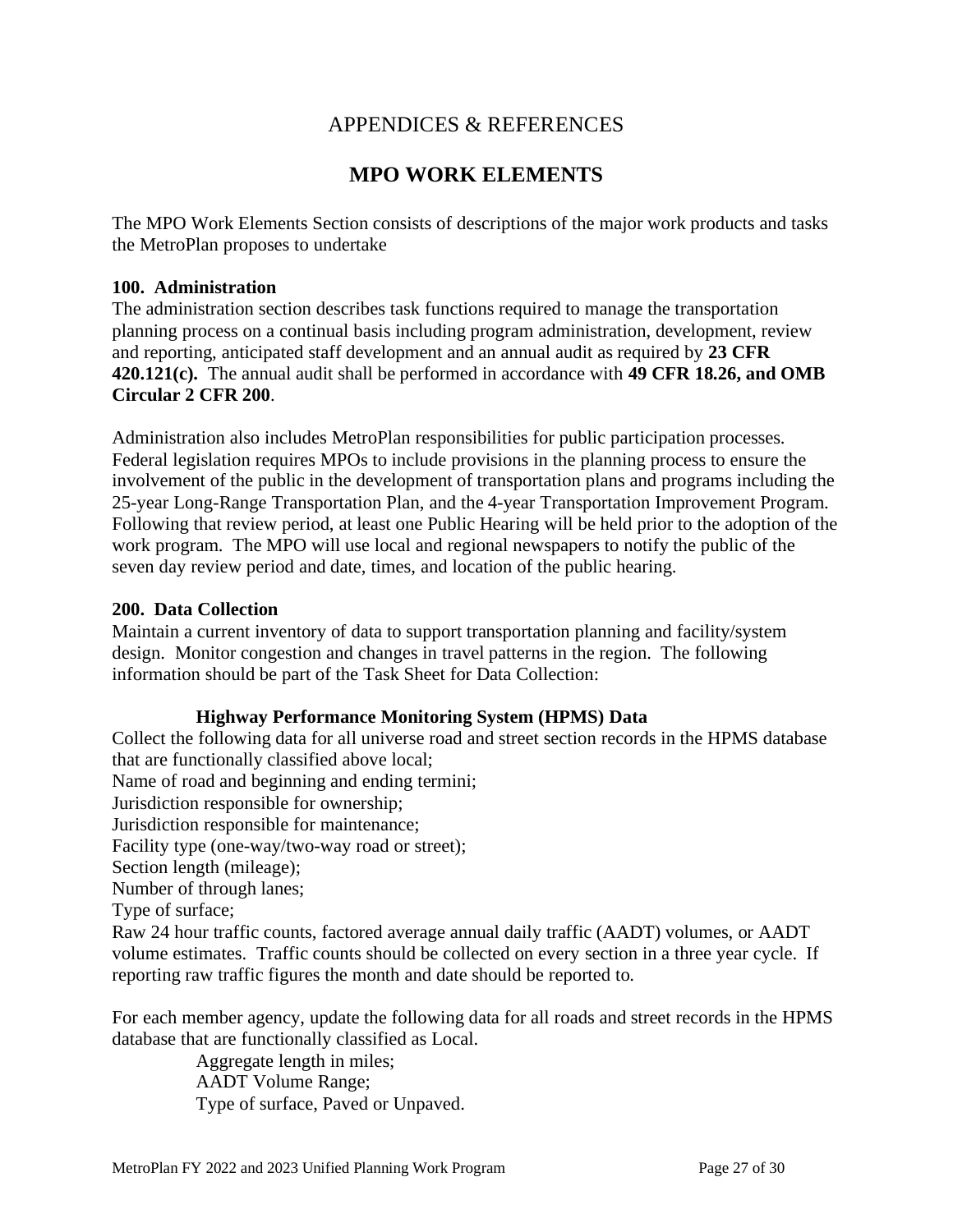Collect supplementary data items to update all sample section records in the HPMS database annually, as specified by the ADOT Data Management and Analysis Section.

Ensure all HPMS data is input into the HPMS Internet System for ADOT review: The HPMS Internet System is a web-based application that provides a venue for which statewide member agencies will update and submit their HPMS data to ADOT through each respective COG office.

Coordinate with the ADOT Data Management and Analysis Section to receive and present training on data collection for local jurisdictions, by January of each year.

Notify ADOT GIS Section when modifications are suggested or needed to universe or sample section records as a result of project completions or other capital improvements.

Submit all required data listed above to the ADOT Data Management and Analysis Section by March 15. Adhere to other data element deadlines as specified by the ADOT Data Management and Analysis.

Maintain the computer hardware and software necessary to carry out this Work Element, as approved by ADOT and FHWA.

## **Functional Classification:**

Maintain a current inventory of the MPO region's functional classification of roadways and urban boundaries, according to federal regulations and state procedures.

Create and/or maintain an inventory of basic centerline data for federally functionally classified roads (collector and above classifications) over a three-year cycle, and update the inventory annually. Submit all data to the ADOT Data Management and Analysis/GIS Section.

Process proposed changes in classification through the ADOT Regional Planner and ADOT Data Management and Analysis/GIS Section. Based on roadway classification, verify that projects identified for the TIP are eligible for federal funding.

## **Air Quality Standards:**

Coordinate with ADOT Data Management and Analysis/Air Quality staff to comply with requirements regarding nonattainment areas that do not meet the National Ambient Air Quality Standards. All regionally significant projects with a classification of minor arterial and above and some transit projects may require an air quality conformity analysis.

ADOT staff will provide guidance on the appropriate methodology and processes.

#### **Data for Population Projections and Estimates:**

Ensure that population data from the MPO region is collected according to requirements of the Arizona Department of Commerce.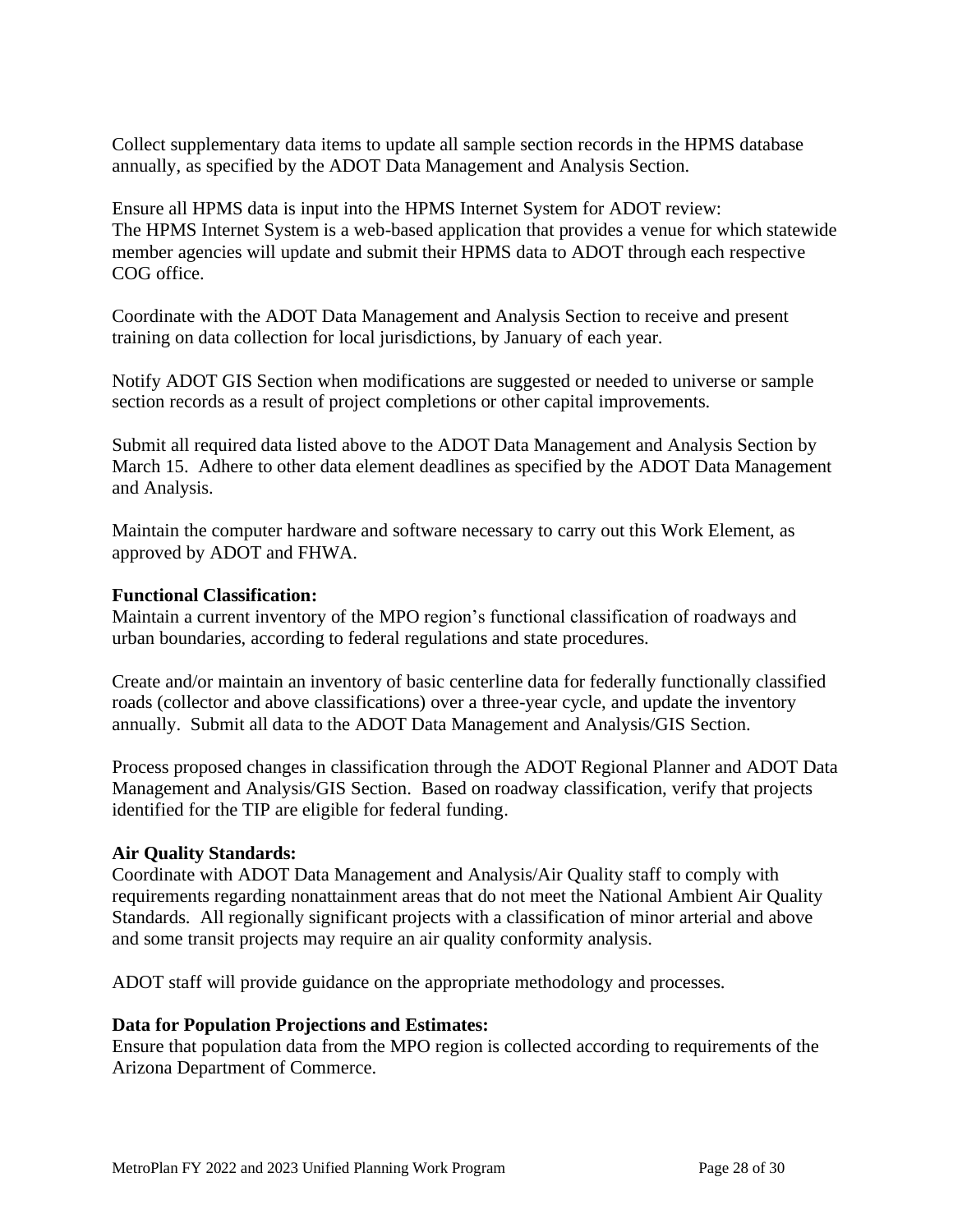Actively participate in the Department of Commerce Council for Technical Solutions and Arizona Futures Commission.

Work with local jurisdictions to ensure that data required for the preparation of population estimates and projections are collected and submitted to the Department of Commerce by the prescribed due date.

## **300. Transportation Improvement Program (TIP)**

Each MPO, in cooperation with the State and its public transit operators will prepare and update a TIP no less than once every four years. The TIP shall include all projects requiring FHWA and FTA approval; include a priority list of projects to be carried out in the first four (4) years; identify each project or phase; identify carry-forward funding, identifying funding source(s), and be financially constrained. The TIP development process must provide a reasonable opportunity for public comment. Highway and transit projects must be selected in accordance with the specific funding programs.

## **400. Regional Transportation Plan**

Title 23 CFR 450, Subpart C, addresses metropolitan planning requirements. Each MPO must update the Long-range Transportation Plan (LRTP) every 4 years in air quality non-attainment or maintenance areas, or every 5 years in air quality attainment areas. The LRTP must: cover at least a 20-year planning horizon, include long-range and short-range strategies that lead to an integrated intermodal plan; include a financial plan that compares estimated revenues with costs of construction, maintenance, capital purchases and operations; consider the planning factors, and provide an opportunity for public participation.

## **500. Special Project Planning**

MPOs should undertake various regional, corridor, and sub-area planning studies within the region in consultation with the state, local, and transit operators in an effort to integrate land use planning with MPO's transportation planning process to ensure the successful implementation of the MPO's Long-Range Transportation Plan. This Work Element will cover all projects that do not fit into other elements including road, bike, pedestrian and transit planning.

The MPO will develop a transportation plan for its metropolitan planning area every 4 years (see work element 400) and will take into consideration projects and strategies that will:

> Support economic vitality; Increase the safety of the transportation system; Increase accessibility and mobility; Protect and enhance the environment, promote energy conservation, improve the quality of life, and promote local planned growth; Enhance the integration and connectivity of the transportation system; Promote efficient system management and operation; Emphasize the preservation of the exiting transportation system.

The MPO will provide increased emphasis on issues related to alternative modes and regional inter-modal connectivity including but not limited to:

Local bus, express bus, and regional transit services;